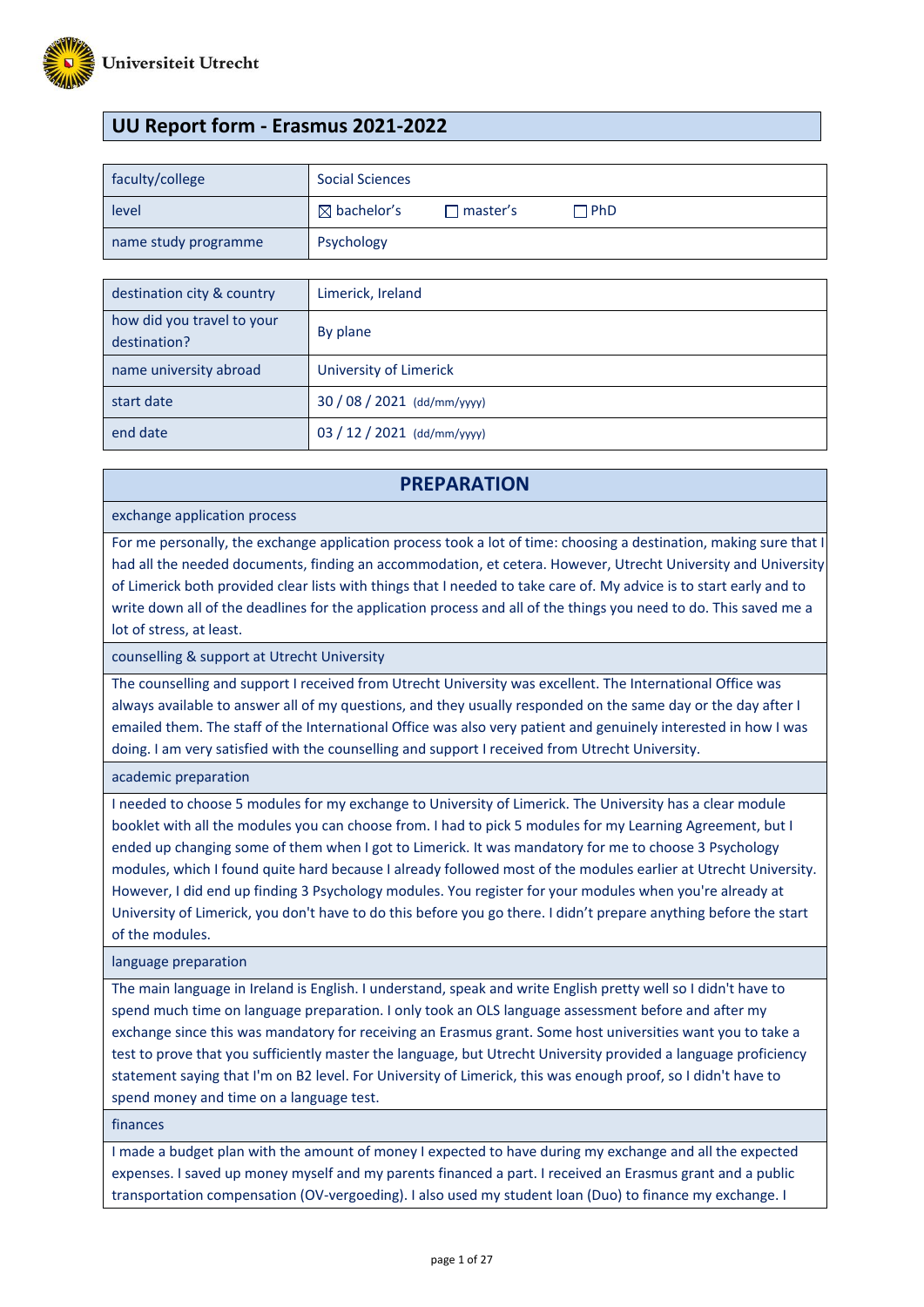

eventually spent less money than I expected, which was nice, but I think it's safe to try and save up as much money as you can so you don't have to worry about money too much. And a practical thing to mention is that they often use cash or creditcard in Ireland. I couldn't get a creditcard, so I always made sure I had enough cash on me in case my regular bank card wouldn't get accepted.

# **STUDY ABROAD PERIOD**

study programme (content and organisational issues)

I followed 3 Psychology modules and these modules contained some material I already studied before at Utrecht University. However, I enjoyed that I had a recap of information. I also followed the module LGBT and the Law in Ireland, which I found super interesting. This was a more difficult module for me, because I didn't have a lot of experience with Law modules. Finally, I followed Introduction to Irish Folklore. I really liked this module because it taught me more about Irish culture, the content was interesting and the lecturer was very passionate about the material. The covered content and enthusiasm of the lecturers determined whether I really liked a module or not. Most of my lectures were in person, some were online because of COVID-19. I don't remember experiencing any organisational issues, but making my schedule was a bit of a puzzle. You make your own schedule at University of Limerick, so you have to make sure you don't choose modules that have overlap. You can also pick the tutorial/working group times that suit your timetable, so this was nice.

academic quality of education activities

Overall, I experienced the modules at University of Limerick to be less difficult than the ones at Utrecht University. I followed a Psychology module for fourth-year-students that's offered to second-year-students in Utrecht. I only had one multiple choice question exam, the rest of my deadlines were all papers, essays or other written assignments. Even though I found the modules to be a bit easier, I still spent much time on studying because I got a considerable amount of deadlines to work on. Thus, I didn't get bored at all during my exchange.

counselling & support at receiving university abroad

The counselling and support I received at University of Limerick were very good. There was one person responsible for incoming Erasmus students, and she answered all of my questions very fast. She was also very patient so I never felt like a burden. University of Limerick also has a medical centre, I never had to make use of that but it was good to know that there were people there to help me if needed.

transfer of credits

In general, one module gives you 6 ECTS, so you have to follow 5 modules to obtain the 30 ECTS for 1 semester. I don't have all of my results back yet so I have to wait for that before my credits get transferred.

# **STUDENT LIFE**

welcome & orientation programme

University of Limerick offered an online global orientation programme during the last week of August. I wasn't able to attend the online sessions that week, so I don't know what those were like. The week after that, there was an online introduction week. This would usually be in person but because of COVID-19, they had to plan that online. I really liked this introduction week. Some meetings were mandatory to attend because they contained important information about the exchange, others weren't. During the sessions, they provided a lot of practical information, for example about registering for modules. Other sessions contained information about the library and the medical centre. There were also more relaxing and fun sessions, where you could do yoga or play bingo. In my opinion, University of Limerick really invested much effort in fun and useful welcome and orientation programmes for international students.

accommodation

University of Limerick has multiple student accomodation villages you can choose from, both on- and offcampus. Student accommodation is not guaranteed, so make sure you are in time for the deadlines if you want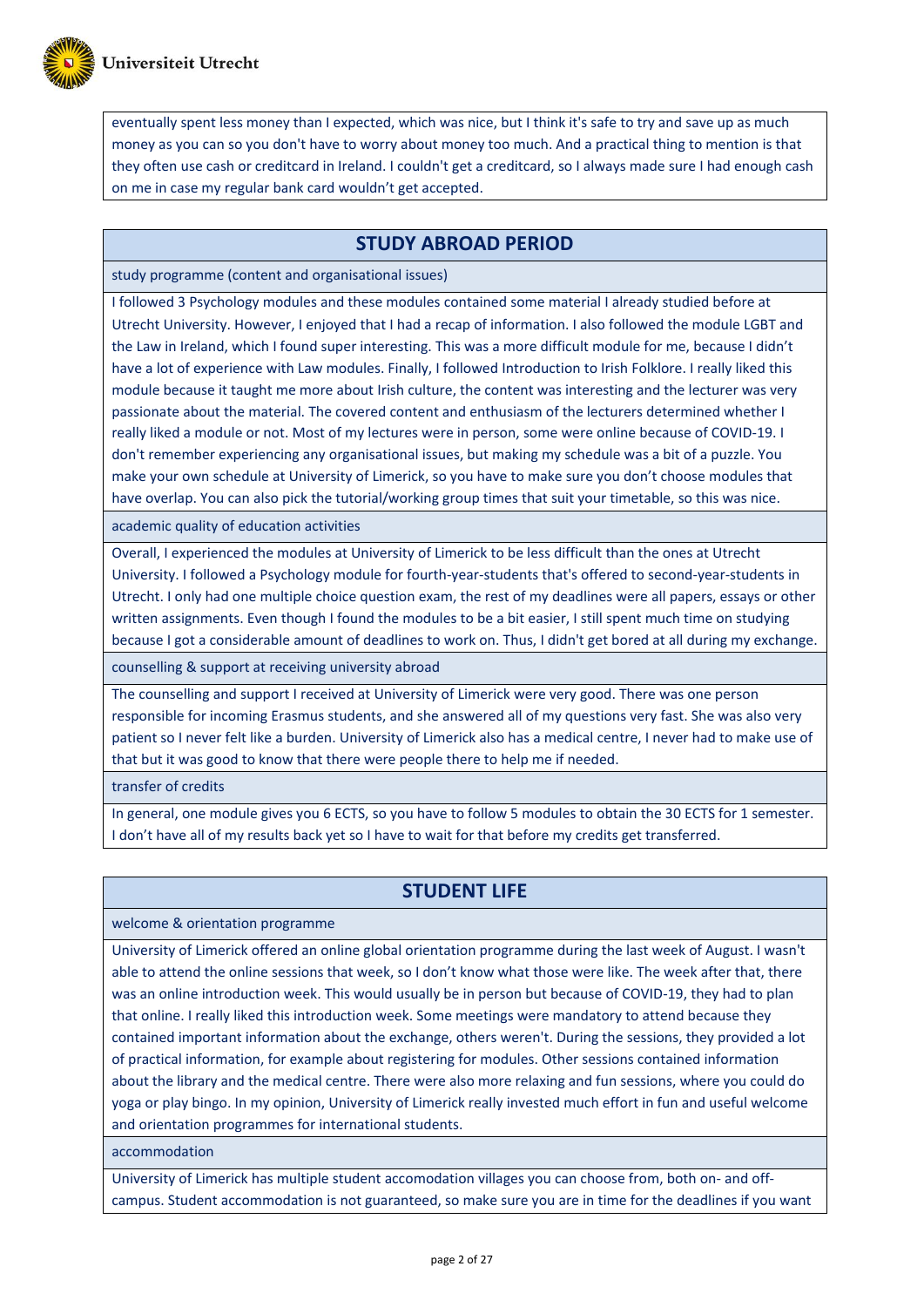

to live in a student village. I chose to live on-campus with 5 roommates in Thomond Village, which was a 10 minute walk to the university buildings. I really liked Thomond Village: I had enough space in my bedroom and I had my own bathroom. I shared the living room and kitchen with my roommates. The living room was spacious, but the kitchen was a bit small: we were able to cook with 2 or 3 persons at a time, but there was not enough room to cook with more people at once. I lived with other international students and we got along very well: we became super close and did a lot of stuff together. Another thing I liked about Thomond Village is that the staff at the reception and the maintenance people were very kind and helpful. When there was a problem, if we didn't have warm water for example, the maintenance guys would come to fix it the same day or the day after. The only less positive thing about Thomond Village is that the rent was really high: I paid 800 euros each month. This also included a membership for the gym on campus. You have cheaper options in other villages, like Plassey Village, where you share a bathroom with your roommates. I don't know how expensive it is to live outside of the student accomodations, so I honestly couldn't tell you if that's cheaper, more expensive or comparable to the rent you pay in the student accomodation villages. I recommend Thomond Village if you are prepared to pay more for your apartment and want to have your own bathroom.

leisure & culture

There's enough to do on campus! You can go to Scholars Club or Stables for coffee, food and drinks from Monday until Friday. On Fridays, it's International Night at Stables: mainly international students attend those nights and there's a DJ. The university and village reception also organized events and activities. You can join clubs and societies as well, I joined the International Society and Dance UL. Nightlife in Limerick city was okay: there are mainly pubs, there aren't many nightclubs.

Culture wise, I didn't have a big culture shock, there were just a few things that stood out to me. I was really impressed by how kind and helpful Irish people are. How Irish people dress is also different from how Dutch people dress, so this was funny to see. Finally, nightlife and drinking starts earlier in Ireland than in The Netherlands, so it took me some time to get used to that.

suggestions/tips

Save some money to travel through Ireland if you want to! It's a beautiful country and there are some places you definitely have to see. University of Limerick teamed up with a transportation company and organized trips to popluar places in Ireland each Saturday for the first few months. This was a very easy and relatively cheap way to see a lot of stuff. And for public transportation, you can apply for a Student Leap Card, which gives you a student discount for each trip.

### **CONCLUSIONS**

would you recommend this university/destination abroad to others? please explain

Yes, I definitely recommend University of Limerick! I had a very positive experience there, there were lots of other international students, the campus was beautiful, accommodation was good, student life was very fun and Ireland is a beautiful country to go to.

do you have any additional advice or comments?

Going on an exchange was the most special experience of my life, I really encourage everyone who's interested to do it. Don't worry about making new friends, you'll easily find them: all international students are looking for new people to hang out with! You'll learn a lot about the world, yourself and others on an exchange, so I really recommend doing it. Even during COVID times, I enjoyed my time abroad.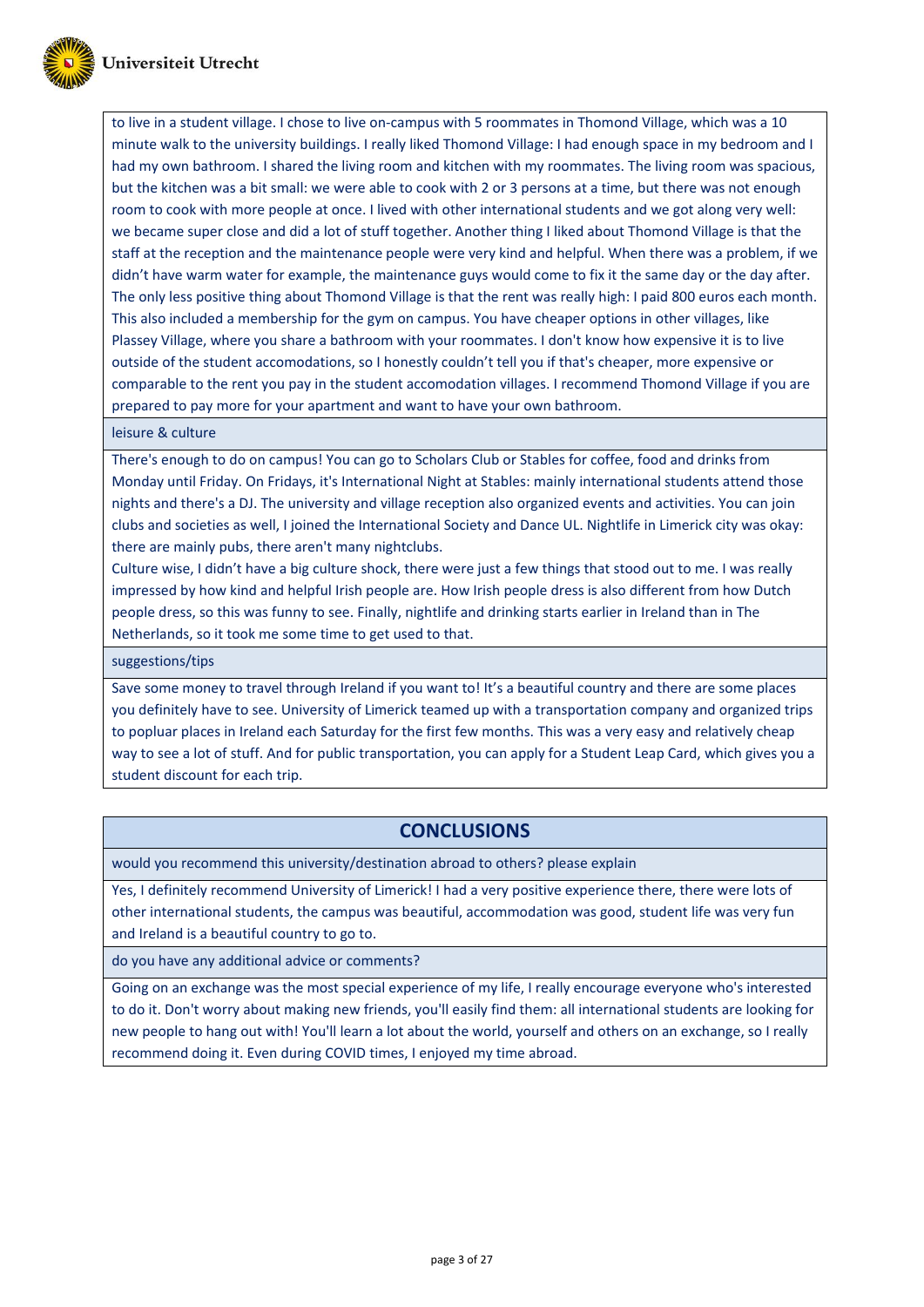

# **UU Report form - Erasmus 2021-2022**

| faculty/college      | <b>Faculty of Social Sciences</b> |                   |       |
|----------------------|-----------------------------------|-------------------|-------|
| level                | $\boxtimes$ bachelor's            | $\sqcap$ master's | ∩ PhD |
| name study programme | <b>Pedagogical Sciences</b>       |                   |       |

| destination city & country                 | Limerick, Ireland           |
|--------------------------------------------|-----------------------------|
| how did you travel to your<br>destination? | By plane                    |
| name university abroad                     | University of Limerick      |
| start date                                 | 29 / 08 / 2021 (dd/mm/yyyy) |
| end date                                   | 19 / 12 / 2021 (dd/mm/yyyy) |

#### **PREPARATION**

#### exchange application process

I found the application process to be easy. I applied in December 2020 with a motivation letter and a top 3 of study abroad destinations. The University of Limerick in Ireland was my first choice, and halfway through January I found out I was selected there! After that point, I attended the pre-depature meeting offered by the International Office which gave great insights into the steps to make the exchange official. In April I got an email from the University of Limerick to officially apply as an international student. For this, I had to pre-select 10 modules (the name the University uses for their courses) which I would be interested in taking, and I had to submit a couple of documents (language proficiency statement and a transcript of records from Utrecht University, which I received through the International Office). After this, I received official confirmation of enrollment in May 2021, and started to apply for accommodation and the Erasmus grant. Because of the COVID-19 pandemic, a lot of things about our exchange were still unsure. Utrecht University decided to set a specific date for each exchange, usually 6-4 weeks before departure, to look at the travel advice. If the advice was green or yellow you could go on exchange, and if it was red or orange you couldn't go. Everyone therefore also made a Plan B, but luckily halfway through July I heard my exchange would be approved!

counselling & support at Utrecht University

The International Office was great throughout the whole process. I had a lot of questions and certain things weren't clear to me, and they would usually respond within a day. A lot of documents had to be signed by both Utrecht and Limerick, which required some back and forth emailing. Both International Offices were quick though, so most were fully signed within a few days to a week. During the summer vacation, I had to get many documents for the Erasmus grant signed, and the International Office was just as quick with responding as usual. Next to this, the pre-departure meeting cleared up a lot of difficulties with applying, and I received a handbook with a lot of information about our exchange which was helpful as well.

#### academic preparation

I didn't have to do a lot of academic preparation, as module registration took place after arrival (there is a oneweek period to try out the modules without any obligations). I only had to pre-select 10 modules before going, which was a bit difficult at first because not a lot of information was available about which ones would be running during the semester.

language preparation

As one of the main languages in Ireland is English, I didn't have to do any language preparation. The only preparation I did was the English test provided by the EU before going and I looked up some Irish slang, which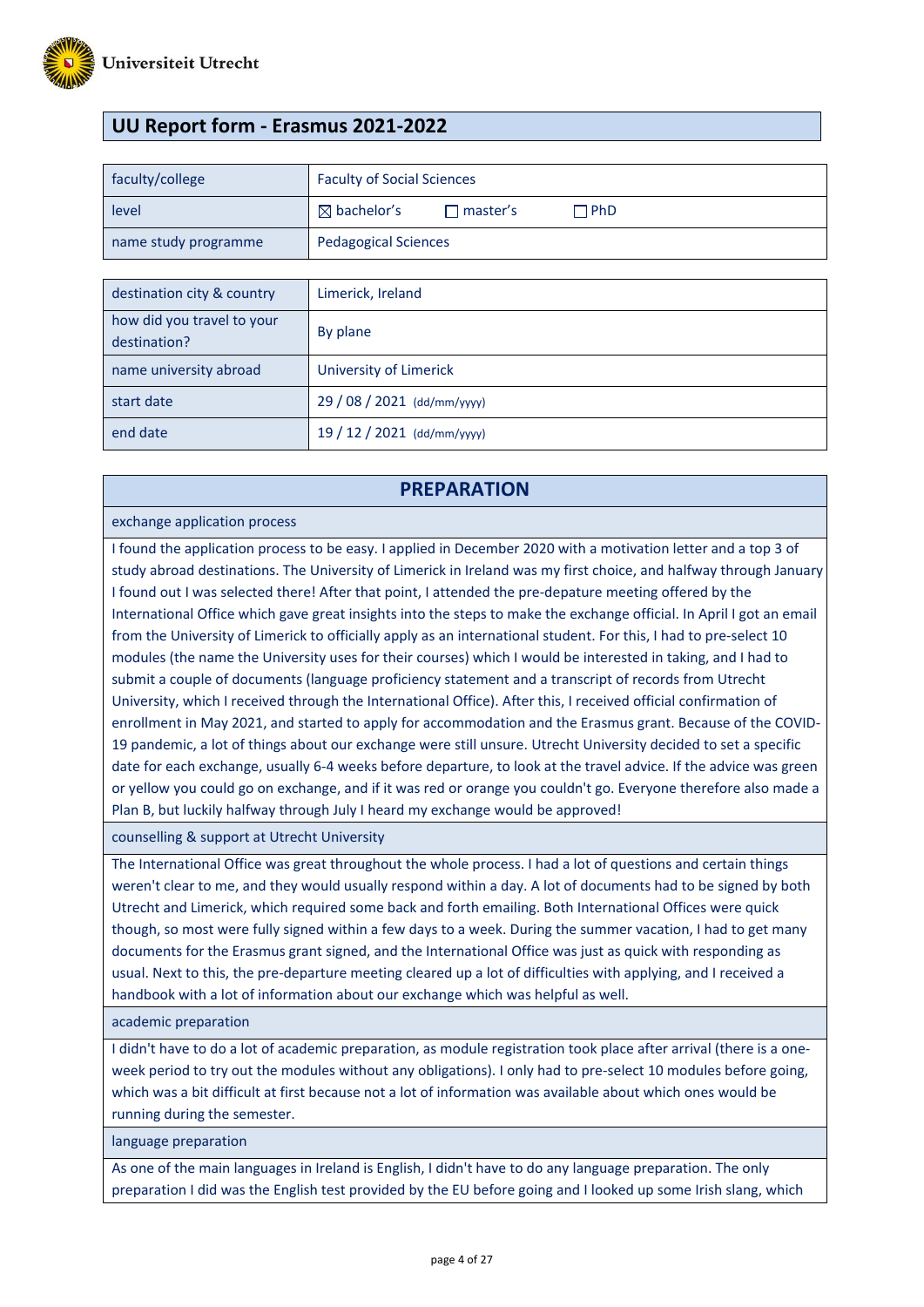

proved to be useful. Also, don't worry too much about the Irish language. Most people speak English, so the most you will come across it is on signs and buildings (everything is indicated in both English and Irish because Irish is the official language).

#### finances

I knew that I wanted to study abroad for a long time, so I already had some savings prepared for it. However, as I hoped to do a lot of travelling and other fun things, I took on more shifts at my part-time job during the summer vacation for some extra cash. As well as this, I applied for the Erasmus grant and it got approved. This was a big help in living costs. With all of this plus my savings I was able to cover all my costs. It could be helpful to make a financial plan for yourself so you can see how much money you're going to spend. Do keep in mind that you will probably spend more money in Ireland than you do in the Netherlands, because of travelling costs and other fun expenses such as going to pubs.

### **STUDY ABROAD PERIOD**

study programme (content and organisational issues)

The study programme at the University of Limerick is different from Utrecht University. Everyone takes five modules, each worth 6 ECTS, during the semester. Before going, I had to pre-select 10 modules that I would be interested in taking. Not all information about the modules was known at that point, so when I arrived in Ireland I found that two of my preferred five modules from that list weren't running that semester. However, this was easily fixed because during the first week of the semester you could try out all modules without any restrictions or obligations. I went through the list of modules again and with some recommendations from friends I chose to try out six modules during this first week. Because I could to try them out, I was able to see which modules I enjoyed most, and I think this is a great feature that the University of Limerick offers! The only thing that you do have to watch out for is the timetable. You have to make it yourself, so you have to check if nothing clashes. If a course you are taking has tutorials, you can pick which one suits your schedule best. Because I was going abroad as a psychology student (pedagogical sciences doesn't really exist abroad), I had to select three psychology courses as well. In the end, I chose four modules from the psychology department: Psychology of the Personality, Social Psychology 1, Applied Psychology and Psychology and everyday life, and for my fifth module I chose Introduction to Irish folklore. I ended up enjoying most of my courses. The psychology courses were very interesting, especially Psychology of the Personality and Social Psychology 1 taught me many new things. Introduction to Irish Folklore was amazing, and probably my favourite course out of all of them. The course was interesting, the teacher was very good at telling stories and the assignments were fun to work on. It's also very nice to learn about Irish Folklore while studying in the country itself as you can relate your studies to places you're visiting, so I highly recommend taking this course. I would also take the opportunity to explore different fields if you are interested in them. Because three out of five modules have to be from psychology, you have two other spots to fill in as you would like! In terms of contact hours, I had about 10 hours of lectures and 2 hours of tutorials, and had no lectures on both Tuesday and Friday. This does depend a lot on which courses you take and whether they have tutorials/labs. I was very happy with my schedule as I had a lot of time to work on my weekly assignments and to hang out with my new friends and roommates!

academic quality of education activities

Personally, I thought the academic quality at the University of Limerick was similar to Utrecht University, but I feel there is a difference in how this could be observed. In Utrecht, there are two blocks each semester with two very condensed courses, giving it a very big workload in a short time. In Limerick, there is a half-year long semester, in which you take five courses at the same time. This means that you have more time off throughout the semester, as most of your deadlines will be in December (which is great for your exchange as you have more time to hang out with friends and travel!). I only had a graded quiz every two weeks for one course, a weekly blog for Irish Folklore and two other weekly assignments (one I could actually finish in class). My first big deadline was halfway through November, and my exams and final assignments were all in December. These two weeks in December will be very busy because you are working on five assignments at the same time.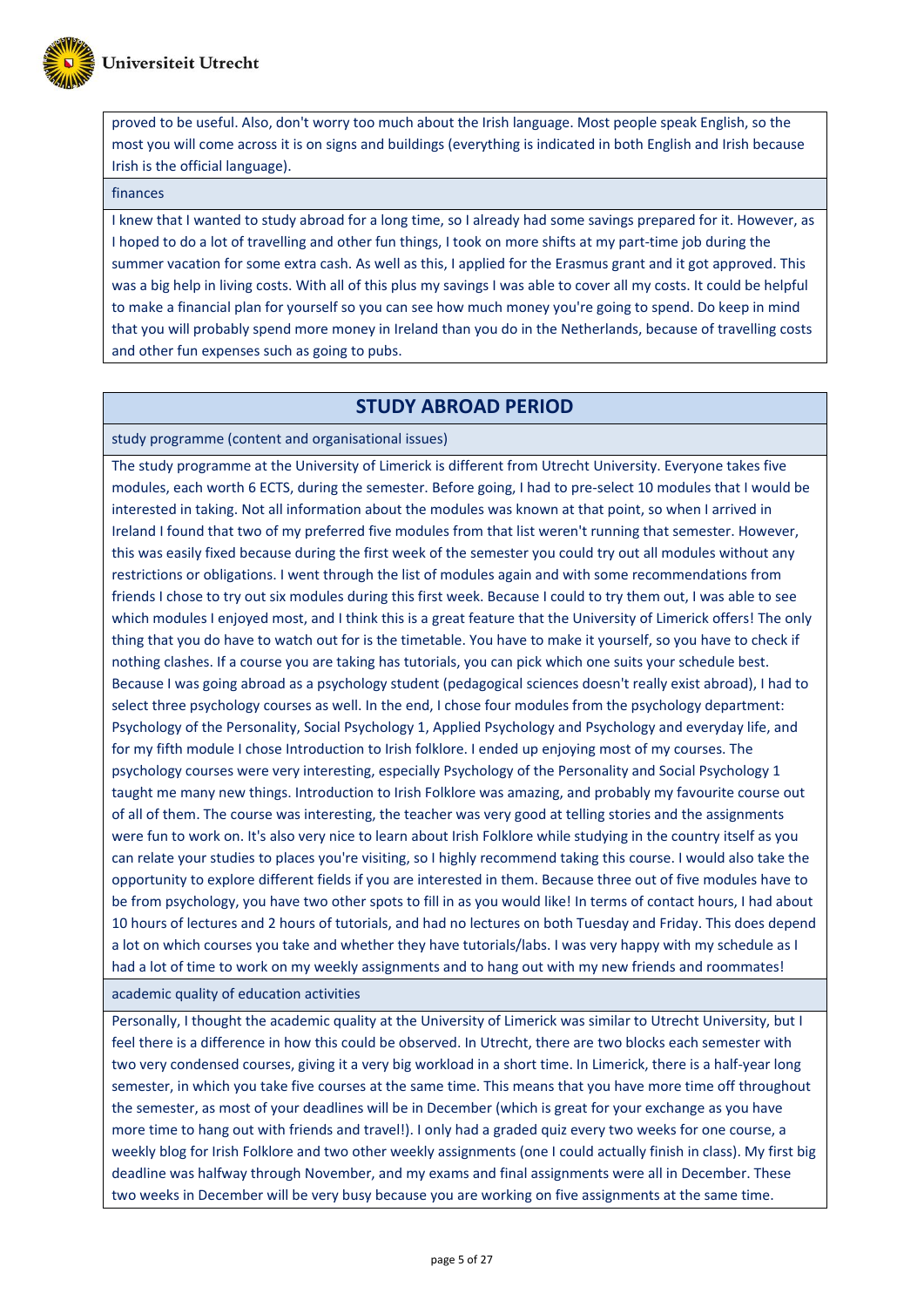

However, it was very doable and most of my assignments were actually nice to work on. For example, I had to write a personality profile for myself using questionnaire data, an essay about fairies in Irish folklore and I had to analyze a movie through social psychology. I also had a lot of good times with my roommates during those two weeks as we were all studying in our living room and chatting in between. So, I feel that Limerick and Utrecht are similar in terms of academic quality, but in Limerick you have more time for your courses and I liked the assignments a bit better as they're more creative.

counselling & support at receiving university abroad

The International Office at the University of Limerick was great. They're very easy going and friendly, and respond quickly to all questions. The International Office also sends a lot of general FAQ emails on important topics, such as module registration, certificates that have to be signed, student cards, and more. As well as this, they're very helpful if you need some more personal advice. For example, they organized meetings for people who didn't get on-campus accommodation to advise them with where to go. The International Office was also very informative in the orientation week, as they organized sessions about important topics every single day. I would recommend going to all of these as they discuss module registration, student ID cards, entering the library, online services, et cetera. While the International Office was great, I had some issues with my academic coordinator for the psychology department. She was incredibly slow to answer emails, and when she did she would send me to someone else who in turn would send me back to my academic coordinator. However, halfway through summer another academic coordinator for psychology was added, and he responded to all my emails within a day! He was also great with the module registration process after arrival in Ireland and was very helpful overall. Therefore, I suspect that in coming years this won't be an issue again.

transfer of credits

The process of transferring credits was organized well. I have received my grades from my courses in Ireland, and I have passed all five modules! This means I will receive the full 30 ECTS that I need. The University of Limerick sent my transcript directly to the International Office at UU, and within a few days my grades were added to Osiris.

### **STUDENT LIFE**

#### welcome & orientation programme

The orientation programme was fine. It ran for two weeks in total, the first being the week before leaving for Ireland. The first week had a lot of (online) introductory meetings about campus services and Q&A sessions about enrolment and academic prep. They also organized some mixer sessions, which were fun because you got to know some friendly faces before you even arrived in Ireland. I met one of my closest friends in one of these meetings, and we hung out a lot once we were both in Limerick. The second week was what the university calls 'week zero', the first week of the semester where only international students are on campus as Irish students are due to arrive the week after. The meetings during this week were mostly focused on module registration and getting to know the campus. There was only one mandatory session each day, so you had a lot of free time to explore the campus and get used to how things work in Ireland. Unfortunately, because of COVID, all orientation meetings had to be held online. This was sad, but there was still a lot to do outside my dorm room! Me and my roommates took this time to get to know each other, explore the city and go to the pub on campus to try Guinness. There were also some parties organized by students that week, so it was easy to stay busy! I would recommend attending all mandatory orientation meetings so you don't miss out on any information, but also to make sure to go to as many social events as you can. I met most of my close friends in this first week, because all internationals want to make friends!

accommodation

I stayed in on-campus accommodation, and I would highly recommend you to do the same. The on-campus accommodation is divided into different 'student villages', each offering different types of housing. Do keep in mind that just like Utrecht the accommodation is expensive. If you want your own bathroom or want to live with less people, you have to pay more money for it. However, I would still recommend on-campus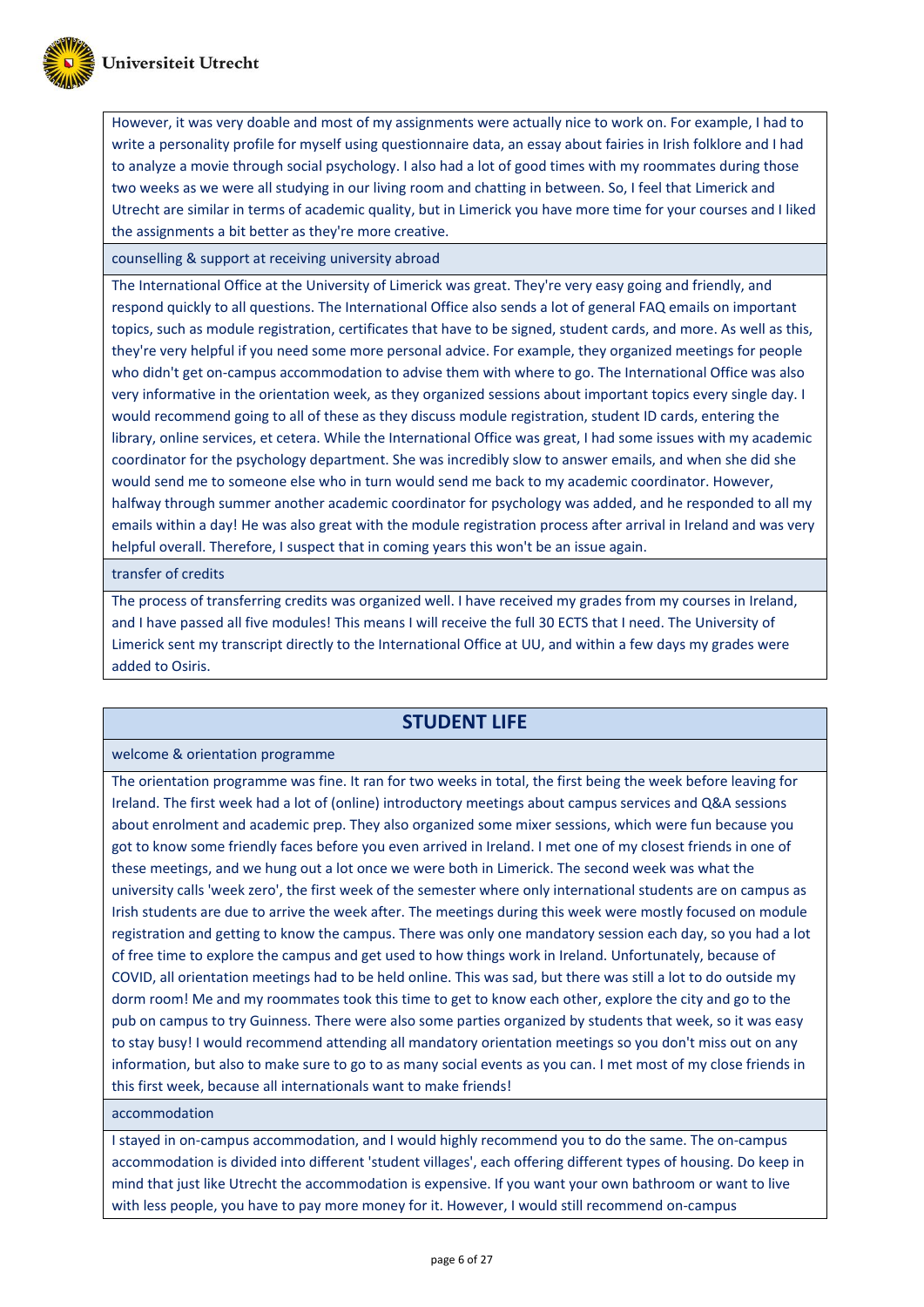

accommodation, as it makes your life abroad a lot easier and fun! People who didn't get on-campus accommodation ended up living in family homes, where you have a room in the house of an Irish family. These houses are often far away from campus, so money you save on rent you'll use for public transportation, and the family house tends to have rules about inviting people over and going out. Other people lived in apartments in the city centre, but these can be about as expensive as on-campus accommodation and are far away from the university, so all things considered: go for on-campus!!!

I was offered a room in Thomond Village, and it was absolutely perfect. I chose to live in a six-bed house, meaning I shared a kitchen and living room with five roommates. All rooms in Thomond Village have their own bathroom. The room itself was very big, had a double bed, a big desk and tons of storage space. The kitchen and living room could easily fit six people and there was a lot of storage space as well. The only issue we had was that the fridge and freezer filled up easily, so at times fitting all our groceries needed some rearranging of our shelves. I also really enjoyed my roommates. We all hit it off immediately and became good friends! We often cooked together, studied in our living room or just had nice chats when seeing each other. I think this really is an advantage of living on campus and being in a house with five roommates, as they are the first people you meet when you arrive and you will see each other every day. Another advantage of living on campus is the village reception. Each village has their own reception where you can go if you have any issues or questions. The people at reception were always happy to help, and any issues I had with my room were resolved within a day. Also, Thomond village offers free bike hire. This is great, because the supermarkets are a bit further away from campus (10 minutes biking to Aldi, 15 to LIDL and SuperValu). Whenever it was time to go grocery shopping, I could just hop on a bike and go! The biking routes are safe and I would recommend biking to Aldi, because it's closer and a lot of the route you are supposed to bike on the right side of the road (opposed to the left which is usual in Ireland). Another added bonus is that Thomond Village is really close to campus. I walked to the main university building and the library in about 10 minutes or so. Also, my friends and I would hang out a lot in the university's courtyard or at Stables (the university's pub), so I never had to worry about travel times or catching the last bus in the evening. The only thing I would say wasn't great about Thomond is that they did some maintenance works unannounced. For example, they came to change our mattresses one day without any advance notice. Almost everyone was home that day as it was the beginning of the semester, but I would have liked to know they were coming. Other than that, everything was perfect. All on campus villages are great, but I would highly recommend Thomond Village, as you have a lot of room for yourself and your housemates, the reception is great, the village itself is really nice and close to campus.

leisure & culture

There is always a lot to do in and around campus. Stables and Scholars, the on campus pubs, are always fun to go to. Stables offers International Night every Friday, as this is the day that many Irish students return home. This night is filled with fun, loud music and dancing, so I would recommend to go there with your friends! There are also a ton of clubs and societies you can join: clubs range from ultimate frisbee to Gaelic football, archery, and surfing, and societies from games to comedy, musical theatre, astronomy, and many more. Clubs and societies are a great way to make friends and explore your interests at the same time, so I would recommend joining a few. I joined the crafts society and the games society, which offered weekly meetings. You can also attend certain events organized by other societies without being a member, such as pub quizzes and music nights. The student union, UL student life, also organizes free events throughout the semester. For example, they've organized multiple markets with gifts for home, entertainers and more. The student union also organized trips around Ireland. I would highly recommend to go on these! They are the cheapest and easiest way to explore Ireland, because the travel is organized for you so you don't have to worry about public transport and travel times. Limerick is a great place to travel from, because it has a central location in Ireland. It doesn't take too long to reach bucket list places such as the Ring of Kerry, Galway, Dingle, Cork, Connemara, and more. Dublin is a bit further away (2.5 hours by bus), and reaching Northern Ireland without a car means you have to travel to Dublin and then change to the train to Belfast. However, both these journeys are very doable if you go on a full weekend trip and not a day trip! Also, going for walks into Ireland's nature is worth it, it's absolutely beautiful. There are a lot of great nature spots, such as the Cliffs of Moher, Connemara, and Giants Causeway. So, main recommendation: travel as much as you can in your spare time! Limerick is not the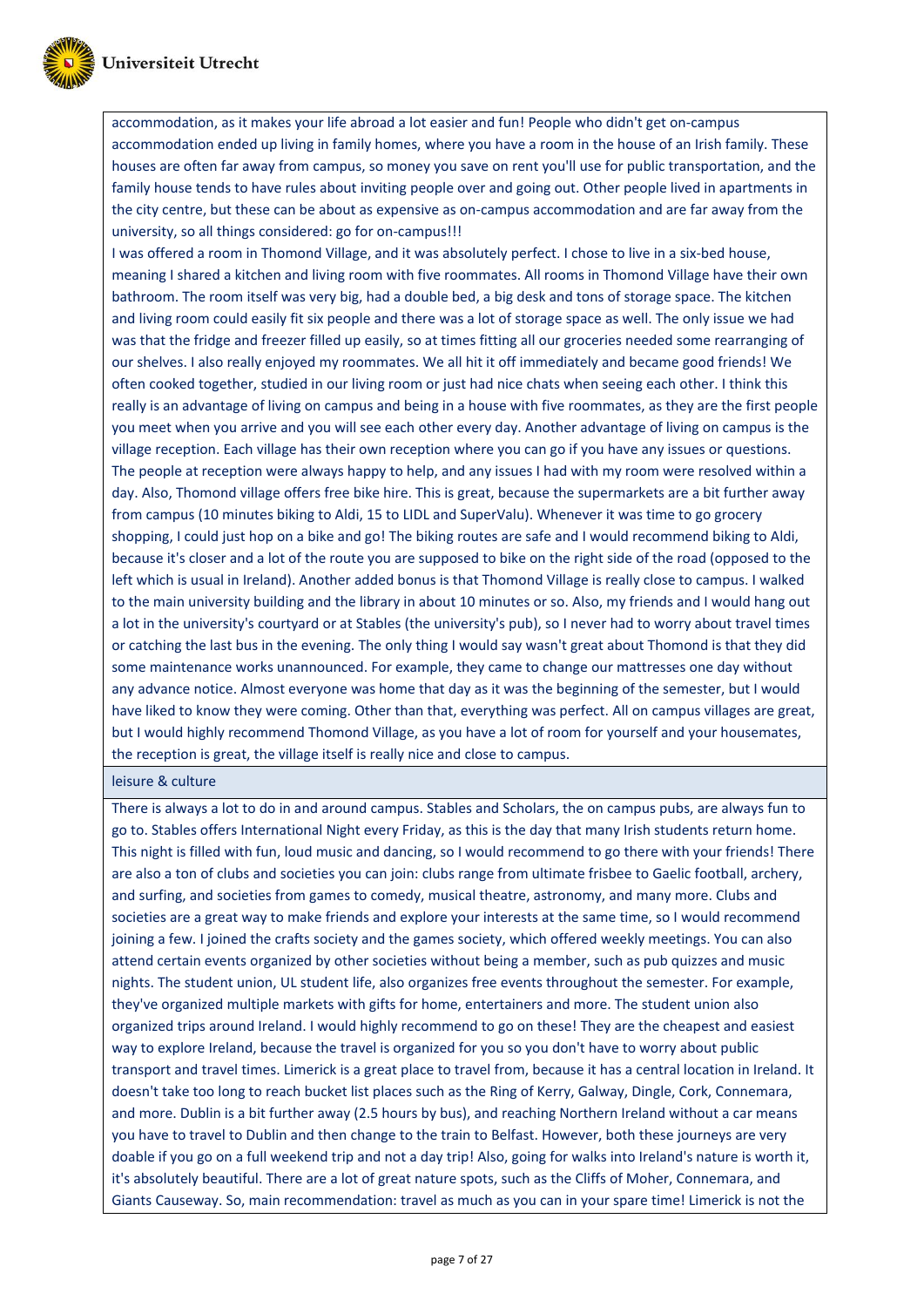

prettiest city, though the three bridges walk around King John's castle and the cathedral is very nice. The atmosphere in the city is great, and there are many shops to get gifts, things for your dorm or products from home you're missing. There are also some good pubs and restaurants in the city, but try not to stay out too late. If you miss the final bus home (if you're living on campus or close to it), you have to take the taxi. Irish culture and Dutch culture are quite similar, so I didn't really experience culture shock. However, there are a few things that are a bit different. For example, Irish people are really kind. They will offer their help to you unannounced if it looks like you need it, e.g. for directions. They are also very social, so you can expect to have long conversations with them (especially in a pub!). Irish drivers will almost always stop in front of zebra crossings if you're near them. The grocery store might not have the things you're used to at home, but they have a lot of great alternatives that I miss now that I'm back in the Netherlands. Also, Irish drinking culture is something to take note of. They usually start quite early compared to the Dutch, you can already see people in the on-campus pub around 2-3pm, and nightlife ends earlier as well (around 12-1am). When you ask for a drink, you will be served a pint. Pints are half a litre, so you're probably fine with ordering just one for a night in a pub. Other than this, there were small differences in terms of shops, academics, leisure, etc., but nothing really caused a culture shock! The atmosphere on campus and in Ireland itself is amazing and very welcoming!

#### suggestions/tips

- Clubs and societies are a great way to explore your interests and make friends! It's only a few euros to join a club/society, so go for it!

- If you want to hear Irish music and see Irish dancing, go to the Locke bar in the city centre. It's a very popular pub where you can have drinks and listen to great music at the same time. Students at the Irish World Academy on-campus also used to perform Irish dancing and Irish music, but this year it wasn't possible due to COVID. - Go on the trips provided by the student union, they are the easiest and cheapest way to explore Ireland! Also make sure to plan your own trips if there are any bucket-list items that you have to see before going back. My recommendations: Cliffs of Moher, Aran Islands, Belfast & the Giant's causeway (Northern Ireland, the UK!), Dingle and Dublin. Public transportation in Ireland is not great but you can easily reach the big cities, usually for about 20 euro (return trip). Also try to explore Ireland's nature, it's worth visiting.

- Follow all UL social media channels (the main ones: the university itself, the student union, UL accommodation if you're living on campus). They post often about events/pub quizzes/give aways/other fun things.

- See if you can secure accommodation on campus, it makes your life abroad a lot easier.

- Try to celebrate holidays you usually don't celebrate! Halloween is a traditional Irish holiday, so it's considered a big deal. I also celebrated thanksgiving, which I had never done before. This was a really great and cosy experience with my friends.

- The river Shannon runs through the campus, and there are walking routes around it. These a great to take if you want to go outside to take a break from studying. If you feel like it, you can even walk to the city in about 40 minutes. In the weekends, a lot of Irish families walk along the river route, which is fun to see.

# **CONCLUSIONS**

would you recommend this university/destination abroad to others? please explain

Yes, yes, yes! Choosing to study abroad has been one of the best decisions I have ever made in my life. The University of Limerick is a great choice for your studies abroad. They have an active International Office that's quick to respond to queries, they have good quality education and fun modules, and due to there being one whole semester you have more than enough time outside your studies to explore Ireland, go to pubs and have fun! The on campus accommodation is well-organized and accessible. The university and its student union offer a lot of events so there's always something going on, and there are so many clubs and societies that you will find something that you'll enjoy. Also, you don't have to worry about not being understood and you can blend in easily. The university, Limerick and Ireland itself have a great atmosphere and offer tons of opportunities to enrich your study abroad. I loved my experience so much and had more fun than I could have imagined. So: go for it, you will not regret it!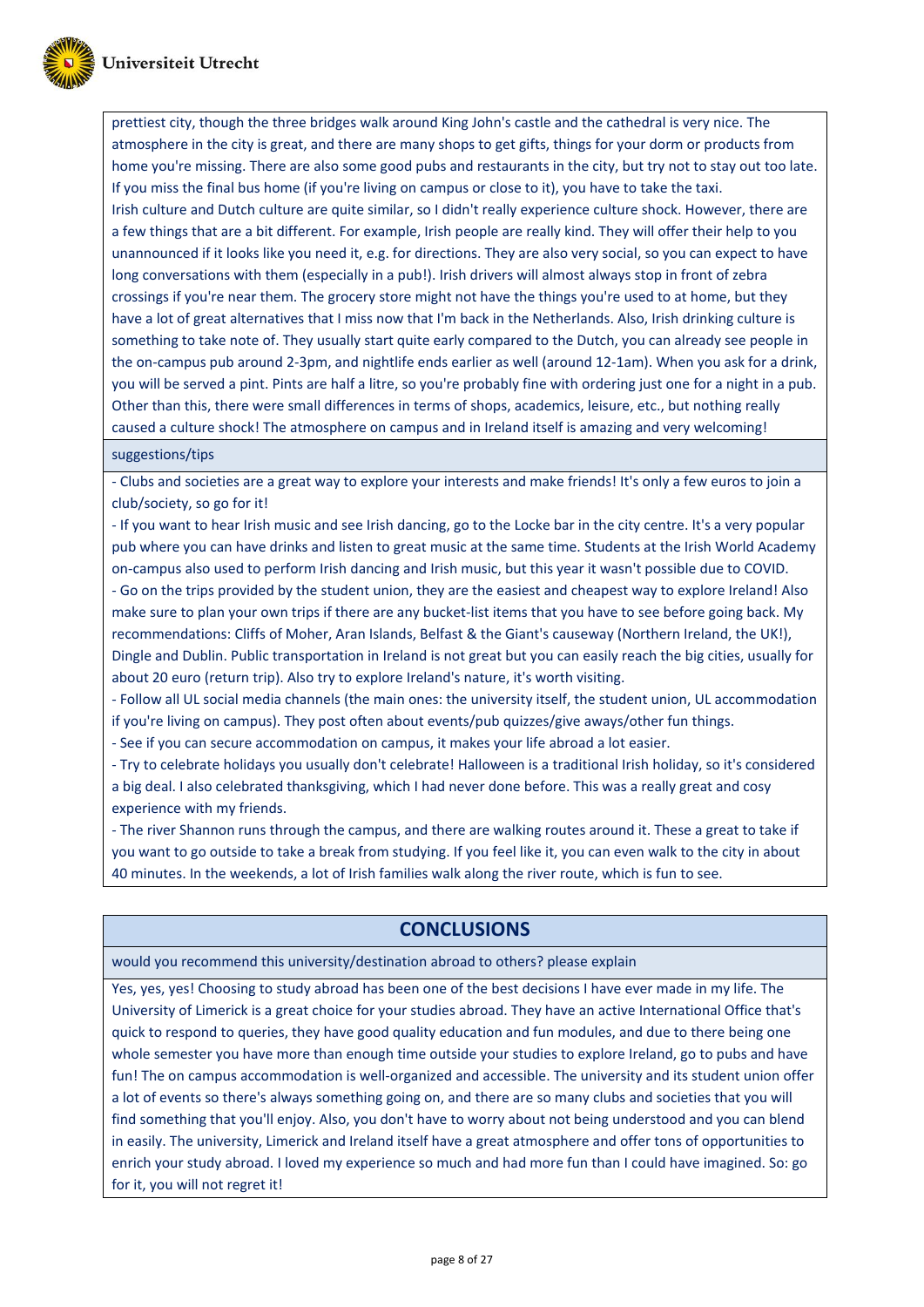

#### do you have any additional advice or comments?

**UU Report form - Erasmus 2019-2020**

- When you arrive abroad, say yes to as many things as you can. Go out to party, go to a pub, meet up with other internationals and Irish students, go to society meetings! Those first couple of weeks are going to be very tiring, but do as many things as you can. Everyone is looking to make friends, so being social during the first weeks can give you many friends for life!

- If there are any pre-depature social meetings the university offers, go to them. I met one of my closest friends in Ireland through one of these meetings, and extra information to ease the things that might be worrying you are always helpful.

- Travel as much as you can! I went on day trips around Ireland pretty much every weekend, and a big 6-day trip at the end of my period abroad to Dublin and Belfast. You want to see as much of the country while you're there, so make sure to do something similar!

- Take a course in Irish folklore, Irish music and dance, Irish history, Irish literature, or something similar. It's truly an amazing experience to learn about Irish culture while you're studying in the country itself! You might even pick up some words or sentences of the Irish language.

- If you want to live on campus (which I would fully recommend), make sure to apply as soon as you hear you've been selected to go to Limerick! The on campus accommodation is very popular, but they always have rooms reserved for international students. However, this is not a guarantee so make sure to apply on time!

- And finally: If you're doubting about studying abroad in Ireland or anywhere else, do it! I worried about many things before going, but my time abroad was absolutely worth it.

# faculty/college Social Sciences level and a set of a bachelor's D master's D PhD name study programme | Psychology destination city & country Limerick, Ireland how did you travel to your destination? By plane

| name university abroad | University of Limerick    |  |
|------------------------|---------------------------|--|
| start date             | $01/09/2019$ (dd/mm/yyyy) |  |
| end date               | $20/12/2019$ (dd/mm/yyyy) |  |

# **PREPARATION**

exchange application process

I applied for my exchange in December '18 by uploading a top 3 with destinations, a motivation letter and a studyplan in Osiris. This required a lot of research about the different universities, because I wanted to make a good choice. In January, I heard that I was not at accepted at one of my top 3 universities. There was a list with "leftover destinations" and I could make a new top 3, but I didn't have to write a new motivation letter or studyplan. This list was still quite long, so I was happy with the options. The University of Limerick was my second choice and in February I heard that I got accepted there. In the following months I enrolled online at the university and I went to the pre-departure meeting.

counselling & support at Utrecht University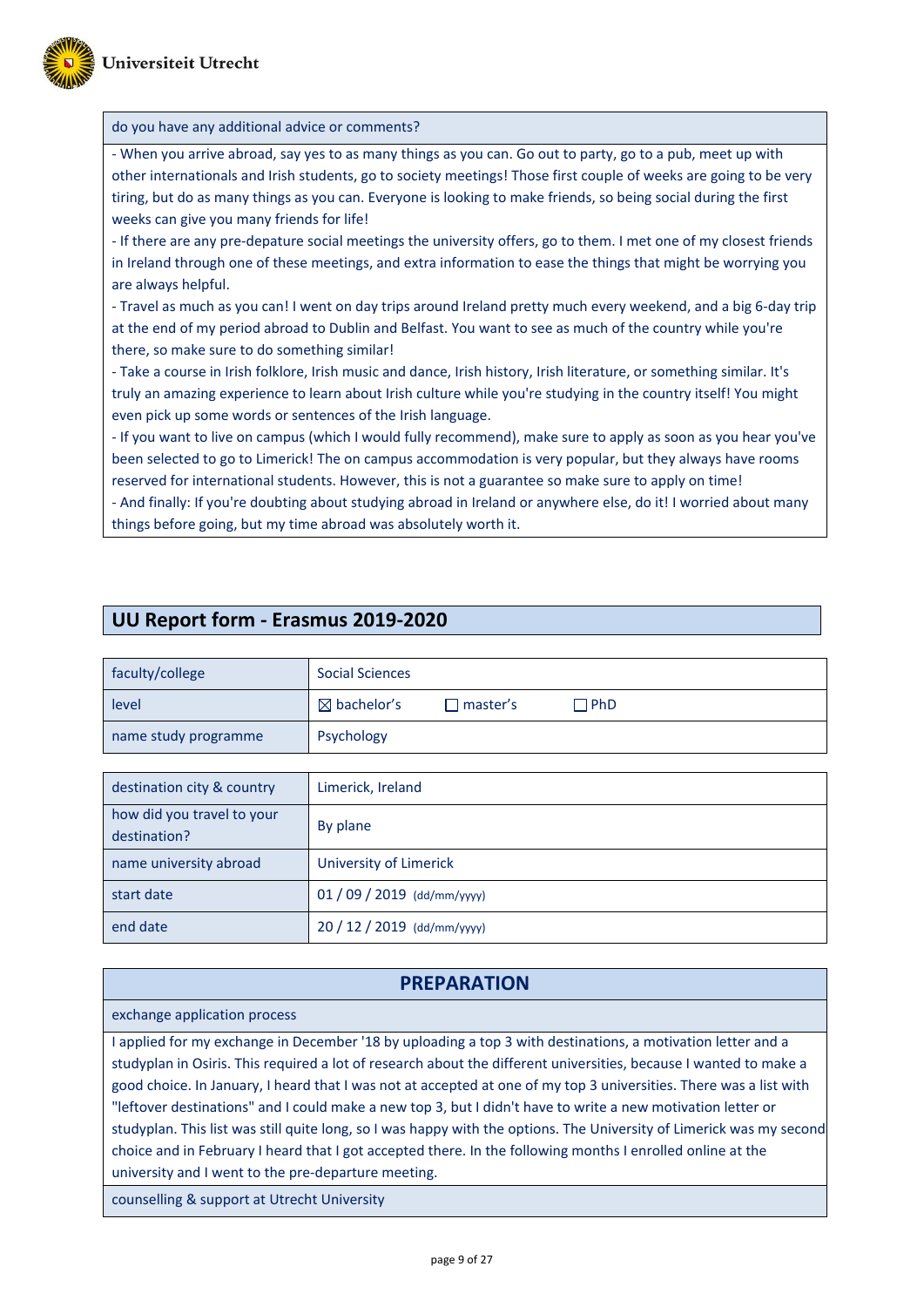

The presentation about studying abroad in november was very informative and useful to me and there was an opportunity to ask questions. The online information about the whole process was clear, but you have to put some time and effort in looking up and reading all the information. Whenever I had questions, the International Office answered them quickly by email. The pre-departure meeting was also useful and prepared us well for the possible difficult aspects of studying abroad, like culture shock and homesickness. In summer, I had to prepare my learning agreement and I needed some information and signatures for this. The International Office helped me with this and they answered my questions even though it was during the summer vacation.

#### academic preparation

I decided what modules I was going to take after I arrived at the destination: there was an introduction period in which you could pick the modules. I had made a plan in the learning agreement before, but I changed some of the modules later. My academic preparation consisted of selecting the modules, but I didn't prepare for the content of these modules.

language preparation

The spoken language at the receiving university was English and I felt like my English was already sufficient, so I did not have much language preparation. However, I looked up some Irish words and slang because I wasn't used to the Irish accent. There is a mandatory language test before the exchange and my score was a C1, which made me feel confident enough about my English. It took some time to get used to speaking English, but I didn't experience many difficulties concerning the language.

#### finances

I didn't save up much money before my exchange, but I received the maximum amount of student loans (DUO) every month so I figured that would be enough. The provisional Erasmus grant that I received in September was a nice extra amount of money (+- 1000 euro). If you want to stay on campus at the University of Limerick (recommended!) it's important to know that you have to pay all of the rent in advance, this is in July. This is a lot of money at once so it is important that you have this in your savings. The rent of the on-campus accomodations is higher than the average rent in Utrecht: for me it was about 550 euros a month including the facilities on campus. Life in Ireland is about just as expensive as life in the Netherlands if you look at groceries, going out, etc. However, I went on a lot of trips on the weekends so it is important to save some money for extra costs of the bus, hostels, restaurants, etc.

### **STUDY ABROAD PERIOD**

study programme (content and organisational issues)

The system at University of Limerick is different than the one at UU. There's one semester in which you get 30 ECTS, which is the same as two blocks at UU. This semester lasts about 12 weeks and you take 5 modules at once. Each of these count for 6 ECTS. The amount of contact hours was similar, because each module had 1-2 lectures/tutorials a week. For me, attendance wasn't mandatory, but for some other modules it was. The content of the modules was definitely interesting and fun. We had no books, but we had online articles that belonged to the modules. I had to do different kinds of assignments than what I was used to, like writing blogs or designing an infographic. In my opinion, the differences are definitely good for your academic and personal development. My exams had essay questions, so I had to prepare a few topics very well and write an essay about those on the exam. I wasn't used to this kind of system because you only focus on a few topics, like 2 out of 10, instead of studying a whole book.

#### academic quality of education activities

The education was different, but not that challenging. I still have to get some results back so I am not sure how well I did yet. However, I felt like the assigments were less academic than the ones at UU and it reminded me of a university of applied sciences (HBO). I was happy that the content wasn't very difficult because I had to get used to the system, the country and the language. It wasn't boring because I learned a lot of new skills by doing the assigments there. If you want to get challenged, you can also pick a sixth module so I would not let the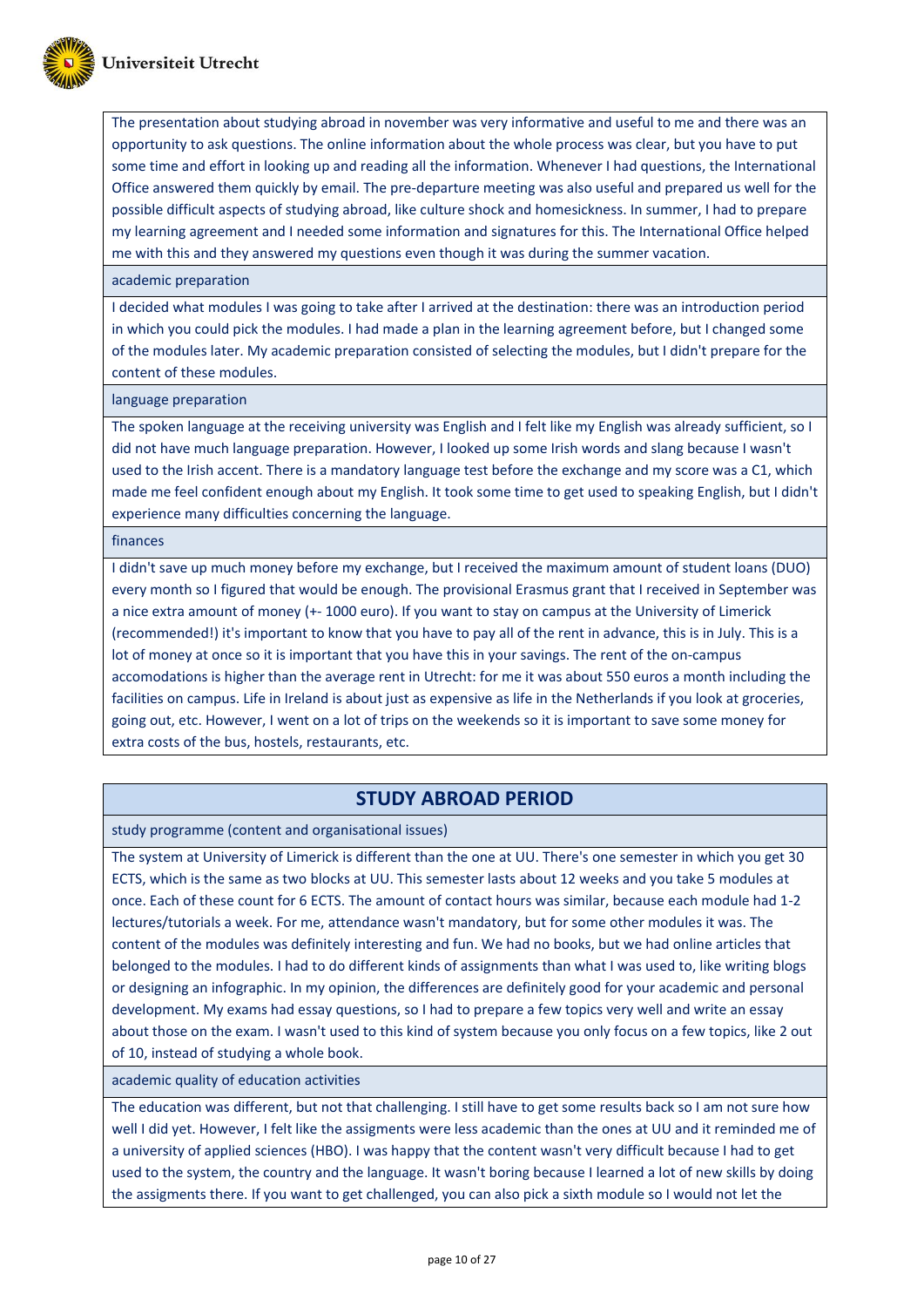

academic quality stop you from studying at University of Limerick. However, this is very personal. For me, some of the assignments were harder than what I was used to because I had to me more practical and creative.

#### counselling & support at receiving university abroad

Everybody at the university was really nice, supportive and helpful to the international students and they did so much for us: orientation activitites, parties, presentations, counselling services, etc. You should not be scared to ask for help or support because there are a lot of people whose job it is to help you. Before I arrived, I emailed my academic coordinator about my learning agreement and he responded quite slow, but everything worked out fine in the end. In Ireland, everything is a little bit less official and strict. You have to get used to that, but don't worry if there is a problem because they will help you fix it. They also send a lot of emails, like 10 everyday. Some of these are useful. There is a "mental health monday email" every week with some advice on mental health issues like stress, homesickness, etc. Some emails were really irrelevant, about lost items or flashing car lights.

#### transfer of credits

I still have to get my results back so I don't know my grades yet. I will receive the grades as a A, B, C, etc, and it will be transferred to a pass or fail grade at UU. If I pass everything, I get 30 ECTS. The exact grades don't matter. My transcript of records from the University of Limerick will be sent to me and to the International Office of the UU soon (January 2020).

# **STUDENT LIFE**

welcome & orientation programme

I arrived in Ireland on the 1<sup>st</sup> of September and the first week was orientation week. There were no classes yet and most of the Irish students weren't there yet, so this week was focused on the international students. There was a program with tours around campus, presentations, parties, trips to the city etc. It was a great way to make friends! I would recommend to be there the whole week and attend as much activities as possible.

accommodation

I stayed on campus at University of Limerick. There are several "villages" on campus where you can live. I picked Plassey Village because this was the cheapest option. I lived with 7 other international student and we shared a living room and kitchen. The location of Plassey Village is really good, it's a ten minute walk to all of the university buildings, the pubs and there is a Spar right next to village. It cost around 550 euros a month and this was a lot. You also get a membership for the gym and pool automatically, though. I feel like the money was worth it because it would have been really difficult to look for off-campus accomodation by myself. But, don't expect too much of Plassey Village. It's alright, but the bedrooms were small and the walls were really thin and the rooms didn't look very nice. We shared one fridge with 8 people which was a challenge. Also, there are no washing machines in any of the houses on campus: you have to go to a laundry room and pay for that. I liked living with 8 people because it was easy to become friends with some of my housemates and we hung out a lot together, which is a positive aspect of living on campus. Another positive aspect is the village reception: they can always help you if something is broken, you lost your key, you have a question, etc. There were some rules on campus and there was security that stopped us from making noise at night etc. This could be annoying, but it wasn't very strict. In conclusion, I do recommend living on campus because it's good for your social life, the location is good and it's easy to get the accomodation. Do this on time! I applied for a room on the first possible day and I got my first choice. The other villages like Kilmurry and Dromroe are a little bit more expensive, but the houses are nicer and there are more options like living with 4 or 6 people, having your own bathroom, etc. If you have the money I would recommend picking another village than Plassey.

#### leisure & culture

The on-campus life is really fun. The athmosphere is good and the other students and staff are always friendly. They organize a lot of parties. pub quizzes, etc and I recommend going there, especially in the first few weeks. There is a student union called UL Student Life. This is for all students and everybody is welcome. Almost every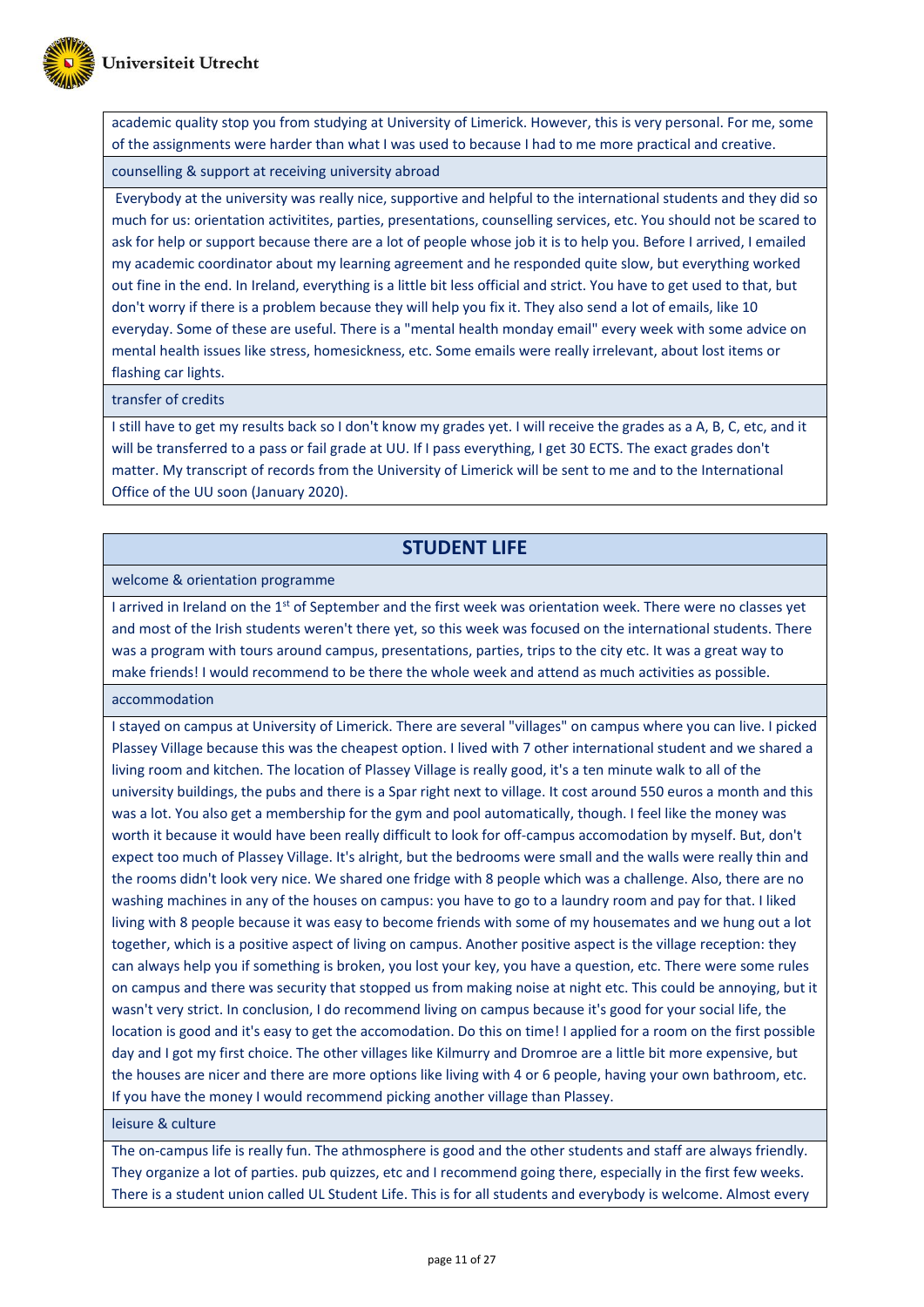

Irish student and international student is part of this. UL Student Life has clubs and societies with sports, games, hobbies, etc. There's even a "tea appreciation society". The clubs and societies are an easy way to get to know more people, also Irish students. There is also an international society that organizes trips around Ireland on the weekends. I highly recommend going on these trips! The international society organizes an international party in Stables (the pub on campus) every Friday as well. You can also volunteer at a language school where international students teach each other their own languages. You will probably also be busy with settling, studying and traveling, but I had enough time to join 3 societies and go to movie nights, parties, etc. I went on weekend trips around every 2-3 weeks, sometimes with the international society and sometimes with a smaller group of friends or housemates. I'm happy I got to see more of Ireland than just Limerick, because Limerick is not the nicest city (locals called it a shithole, not my words). Traveling is a great may to get to know more of the culture. The cities are nice, but it was also really impressive to go on hikes in nature. About the culture: Irish people are really fun in general. Try going to some traditional pubs with live music and chatting with some of the locals. they were always really nice and interested in internationals. They do drink a lot and they start drinking early! Pubs close around 1am, so the nightlife is earlier, so you have to go out earlier as well. I had to get used to that.

suggestions/tips

- Follow the UL channels on social media, like UL student life and the international society so you don't miss any events.

- Don't worry too much about dressing well, Irish students go to lectures in their sports clothes and everything is really casual, nobody cares.

- It might seem like a short time, but a semester is quite long so make sure you have all the stuff you need and buy it in ireland if needed. Looking back, I regretted not buying extra pillows and an extra charger. You will have te leave stuff behind when you leave, but you can leave it in your house and it will be donated to the homeless. - Look up local events, like music festivals. I went to a jazz festival & traditional festival nearby.

- If it's an option, take a course about Ireland like Irish Folklore, Irish Language or Irish Music and Dance. Many internationals do this, and you will learn more about the (very interesting) culture.

- Look up the module book at the UL website, you can probably find the one from last year. You can see the available modules there. For psychology, there were not that many options and some were similar to UU modules so I couldn't take them because the modules have to be approved. Check this on time!

### **CONCLUSIONS**

would you recommend this university/destination abroad to others? please explain

Yes! Ireland is a great country and the culture shock was not that big. I had a really good time in Limerick and I highly recommend the destination because the campus is really big and has good facilities. However, I think any destination is good because you will make good friends and travel and that's always a good experience. So, I recommend going abroad in general but Ireland (and Limerick) was a good choice for me and I was happy I could blend in and speak English.

do you have any additional advice or comments?

Don't worry too much about having all the information. It's all a little bit more casual in Ireland and everything will be fine. Focus on making some good friends in the beginning and try to travel as much as possible! If you want to get to know more about the culture, don't be scared to talk to Irish students or locals because they are all very proud and happy to tell you about Ireland.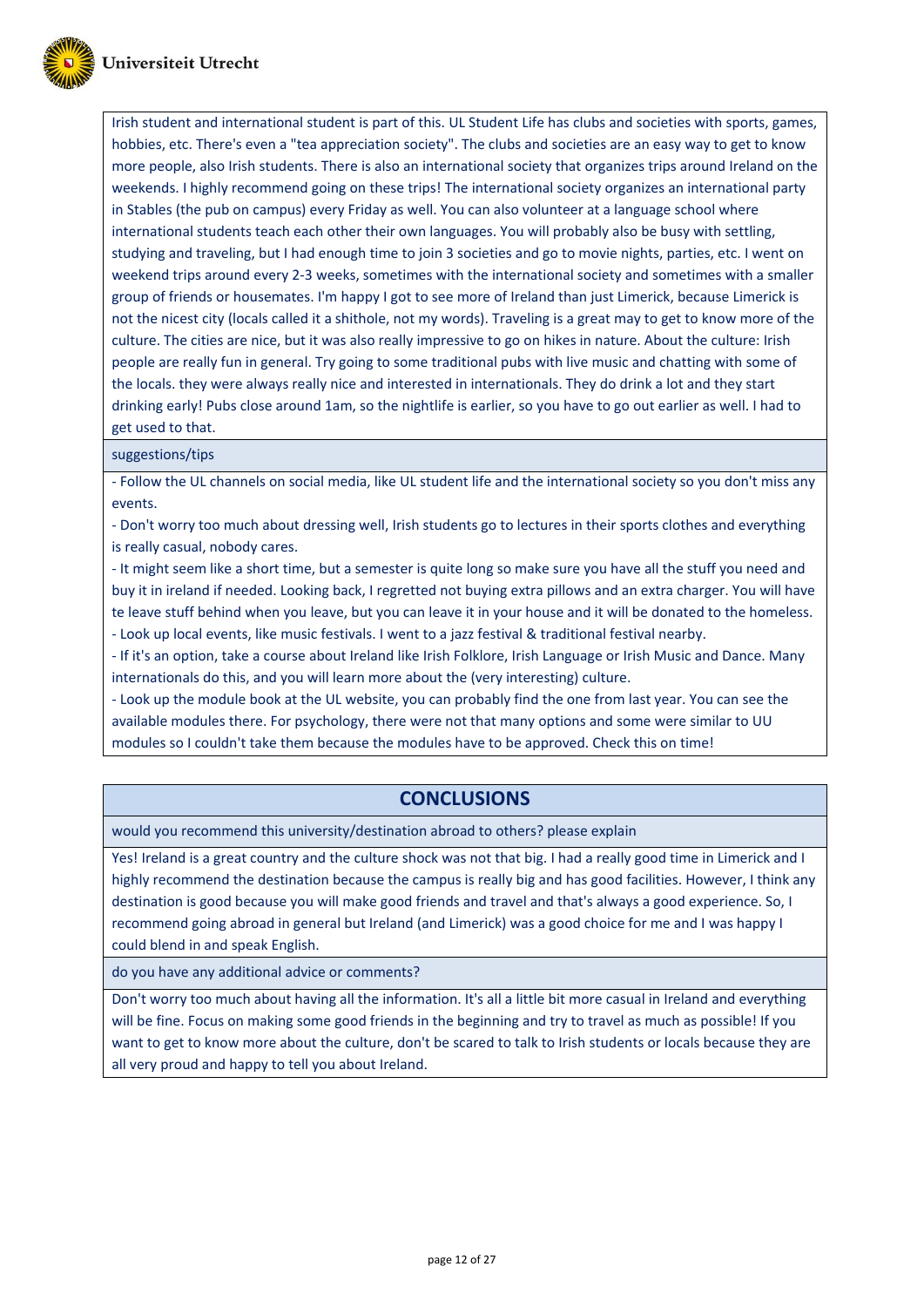

# **UU Report form - Erasmus 2018-2019**

| faculty/college      | <b>Behavioral Sciences</b>                              |  |
|----------------------|---------------------------------------------------------|--|
| level                | $\boxtimes$ bachelor's<br>$\Box$ PhD<br>$\Box$ master's |  |
| name study programme | <b>Pedagogical Sciences</b>                             |  |
|                      |                                                         |  |
|                      |                                                         |  |

| destination city & country | Limerick, Ireland         |
|----------------------------|---------------------------|
| name university abroad     | University of Limerick    |
| start date                 | $03/09/2018$ (dd/mm/yyyy) |
| end date                   | $21/12/2018$ (dd/mm/yyyy) |

### **PREPARATION**

exchange application process

I found the exchange application process to be pretty easy. Once I went to the pre-departure meeting everything became clear for me. I started quite early with the whole process of choosing which university I wanted to go to and if things weren't clear to me I could always email the International Office for advice.

counselling & support at Utrecht University

Like I said in my previous answer the International Office at UU is very supportive and they are always willing to help you where needed. I also found that they replied very fast if I sent them a question by email.

academic preparation

I had to choose five courses at the University of Limerick which I found to be quite hard, because three of those had to be in the Psychology Department. Not all of the modules were available to international students, but in the end I ended up with five modules that I felt happy about

language preparation

.As for language I didn't really do any preparation because I found that my English was at a high enough level to commence my studies in Limerick.

finances

Before I left, I had already made a financial plan. This plan helped me to organise my financial situation in my head. It turned out that I had saved up enough money to cover for my expences, but you definitely have to keep in mind that you are going to spend more money there than in the Netherlands because of trips you are going to make.

### **STUDY ABROAD PERIOD**

study programme (content and organisational issues)

When I started I had selected five modules that I wanted to take during the semester. The first week is an introduciton week, which was very helpful to me because to way that the university is organized takes some getting used to. In the second week you get the opportunity to go to lectures of the modules that you are interested in. After this week you have to hand in your final study plan. Some of the modules ended up to be not like I had expected and some were not available after all. This meant that I had to change most of my study plan, but at least I knew that these were modules that I was going to enjoy. I ended up with four modules instead of five and I could also choose two modules from the Psychology department instead of three so they were very flexible. What I found the most difficult was the fact that we had to make our timetable ourselves and make sure there weren't any clashes. It took some time but it wasn't too bad, I just was used to UU making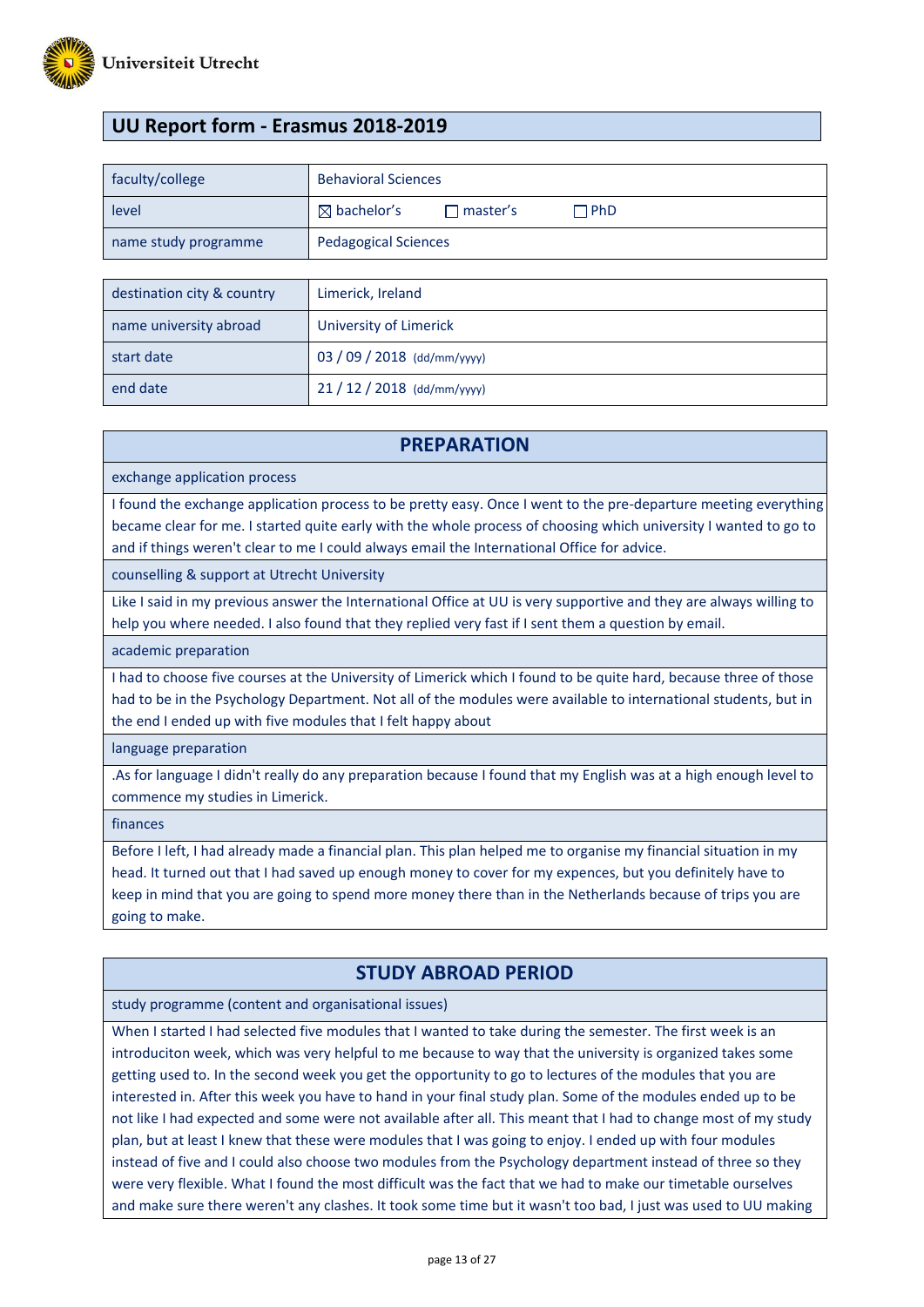

#### our schedules for us.

academic quality of education activities

I found the level of education at the University of Limerick to be lower than at UU. For some modules there were no tutorials at all and the lectures weren't mandatory which mean you really had nothing to commit to. The lecturers I had were pretty good over all, but some were definitely worse than I'm used to at UU. The exams were a lot easier than at UU as well.

counselling & support at receiving university abroad

The councelling and support at the University of Limerick were really good. This was something that really stood out to me. In the first 7 weeks there is extra support for first years and internationals which I found really comforting. Everything you needed is available on campus, even a doctor or therapist if you need it.

transfer of credits

I have not received my credits yet, so I don't know yet how they will transfer this to UU. The modules are 6 ECTS each so I expect this to be transferred just like that.

### **STUDENT LIFE**

welcome & orientation programme

The first week of the semester was orientation week for international students. I found this week to be very helpful because I learnt a lot about the campus and facilities. However, I was very tired after this week because there were so many activities and all the new people I met. I do recomment going to a lot of these activities though, because this is where I met most of my friends for the semester. There was also the opportunity to sign up for clubs and societies. There are a lot of things to choose from but the International Society is something I would recomment to sign up for!

accommodation

I found accomodation on one of the on compus villages. The process of finding a room was quite easy to me. However, you have to apply very soon to make sure you get a place on the list as there are more students than rooms. I lived in Kilmurry Village and I became very good friends with my roommates which was nice.

leisure & culture

The Irish people are really kind and are always willing to help. This was something I had to get used to because this is not always the case in the Netherlands. This was a very positive experience. The Irish students don't really tend to hang out with internationals, but they are very recognisable as they wear sportswear a lot and the guys all have the same haircut. And as expected they are a beer-drinking nation, and they look very confused if you ask for a glass of beer instead of a pint.

suggestions/tips

My main suggestion is to stay on campus during your stay at the Univerity of Limerick. I didn't go into the city centre that often and I didn't need to because everything is available on campus. Another suggestion is to really take your time off to explore the country. Everything is easy accessible by bus or train and you get a student discount. The country is so beautiful and you really don't want to be stuck in one place if you have the change to travel around the country. Also keep an eye on the Ryanair flights from Dublin as they are extremely cheap. I flew to Portugal for 10 euros for intance and the possibilities are endless!

### **CONCLUSIONS**

would you recommend this university/destination abroad to others? please explain

My conclusion is that I would definitely recomment University of Limerick. Not only is the campus is very nice and organised, the country is truly beautiful and the sights are breathtaking. I would recomment Limerick over Dublin because you get a true Ireland vibe as it is not a big city.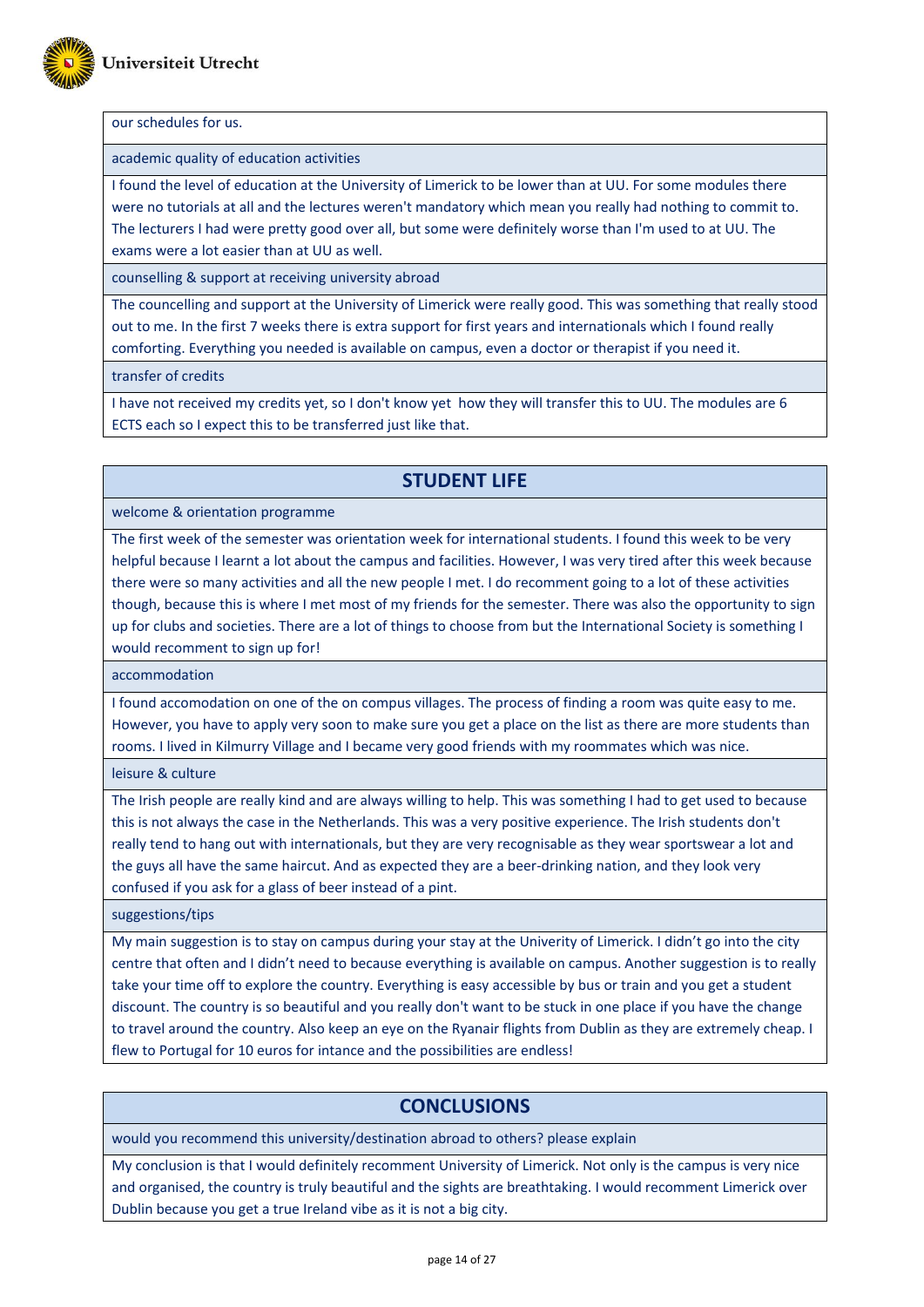

do you have any additional advice or comments?

If you are in doubt right now, I would say: Just do it! I was very nervous before going as well, but this has been the best experience of my life. I have seen so much beautiful places and have made a lot of friends all over the world and I would do it all over again if I could.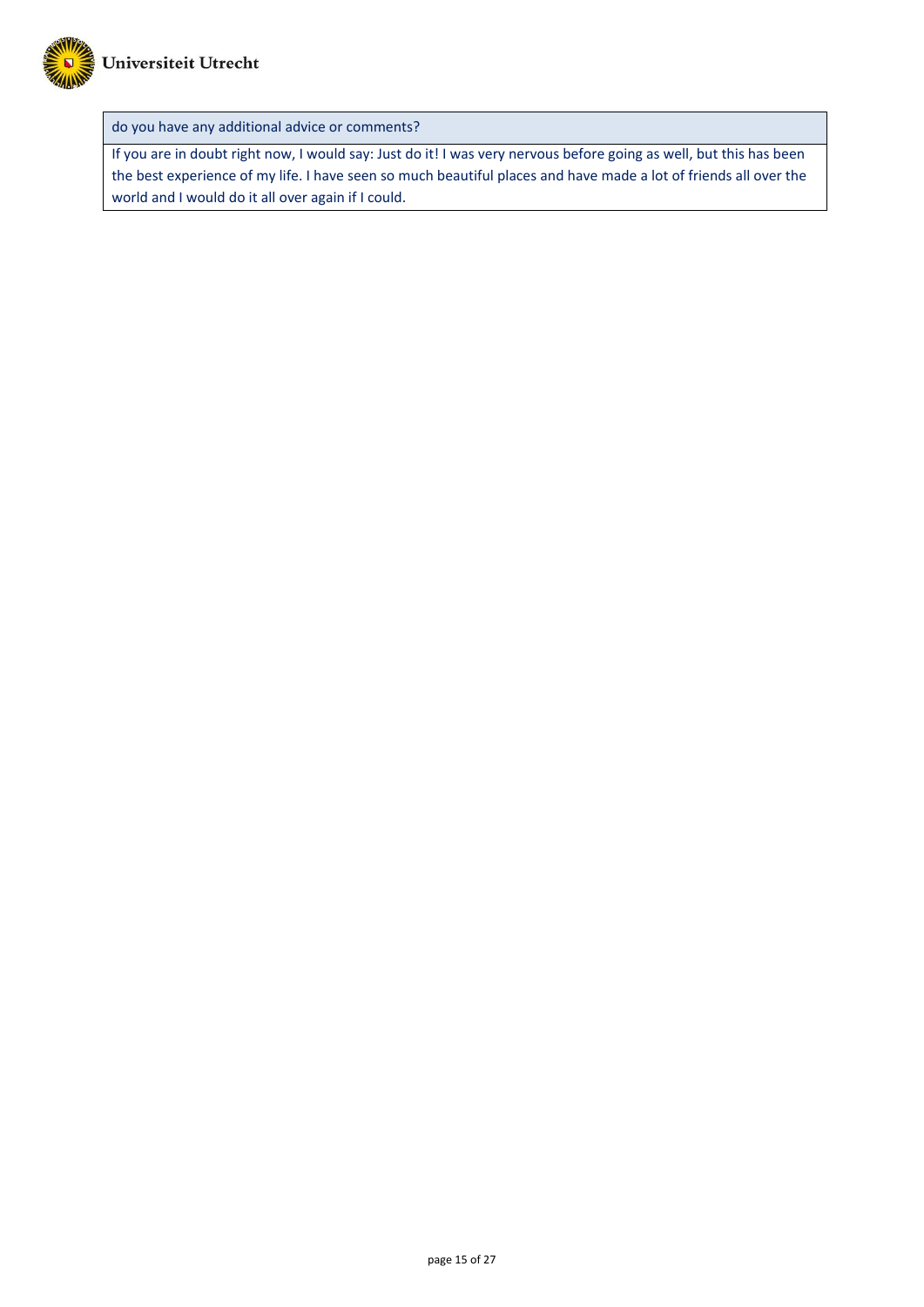

# **UU Report form - Erasmus 2018-2019**

|                           | <b>optional</b> ; only if you allow students preparing for study abroad to contact you (directly) |                                              |  |  |
|---------------------------|---------------------------------------------------------------------------------------------------|----------------------------------------------|--|--|
|                           | my e-mail address                                                                                 | $\boxtimes$ yes: j.vandenhout@students.uu.nl |  |  |
|                           | my weblog                                                                                         | $\Box$ yes:                                  |  |  |
| permission to publish     | my Facebook account                                                                               | $\Box$ yes:                                  |  |  |
| contact details**         | other (social) media                                                                              | $\boxtimes$ yes: jolijnxx (instagram)        |  |  |
|                           | or                                                                                                |                                              |  |  |
|                           | $\Box$ my contact details cannot be published on the UU webpage, but I do give                    |                                              |  |  |
|                           | the International Office permission to forward my e-mail address to individual                    |                                              |  |  |
| See end note for * and ** | students interested in my host university abroad:<br>@                                            |                                              |  |  |
| faculty/college           | Social Sciences                                                                                   |                                              |  |  |
| level                     | $\boxtimes$ bachelor's                                                                            | master's<br>∃PhD                             |  |  |
| name study programme      | Psychology                                                                                        |                                              |  |  |

| destination city & country | Limerick, Ireland           |
|----------------------------|-----------------------------|
| name university abroad     | University of Limerick      |
| start date                 | 03 / 09 / 2018 (dd/mm/yyyy) |
| end date                   | $21/12/2018$ (dd/mm/yyyy)   |

| <b>PREPARATION</b>                                                                                                                                                                                                                                                                                                                                                            |
|-------------------------------------------------------------------------------------------------------------------------------------------------------------------------------------------------------------------------------------------------------------------------------------------------------------------------------------------------------------------------------|
| exchange application process                                                                                                                                                                                                                                                                                                                                                  |
| The application process went rather smoothly. The university of Limerick responded very quickly and was very<br>helpful with any of my questions. I messed up by applying twice, and within a day they had fixed it for me.                                                                                                                                                   |
| counselling & support at Utrecht University                                                                                                                                                                                                                                                                                                                                   |
| I would suggest that, if you are interested in studying abroad, you go to the information night where students<br>speak about their experiences. The extra information evening before your departure was also very helpful.<br>Make use of the available information!                                                                                                         |
| academic preparation                                                                                                                                                                                                                                                                                                                                                          |
| There is no real need for academic preparation. Have a close look at the courses, know what you want to do,<br>know why you're going. But the level will be lower, the education will be easy if you are used to Dutch<br>standards.                                                                                                                                          |
| language preparation                                                                                                                                                                                                                                                                                                                                                          |
| Make sure you know how to follow a course in English. Be aware that not only the literature, but also all of the<br>lectures and practicals will be in English. As far as accents go, most of the professors were American. But you<br>could still prepare yourself for the accent a bit (by watching movies) to make sure you can understand people in<br>the grocery store. |

finances

Ireland is more expensive than the Netherlands, for sure. Because of the level of education, I was able to travel around quite a lot. Which obviously makes it even more expensive. I was prepared for that due to my savings.

# **STUDY ABROAD PERIOD**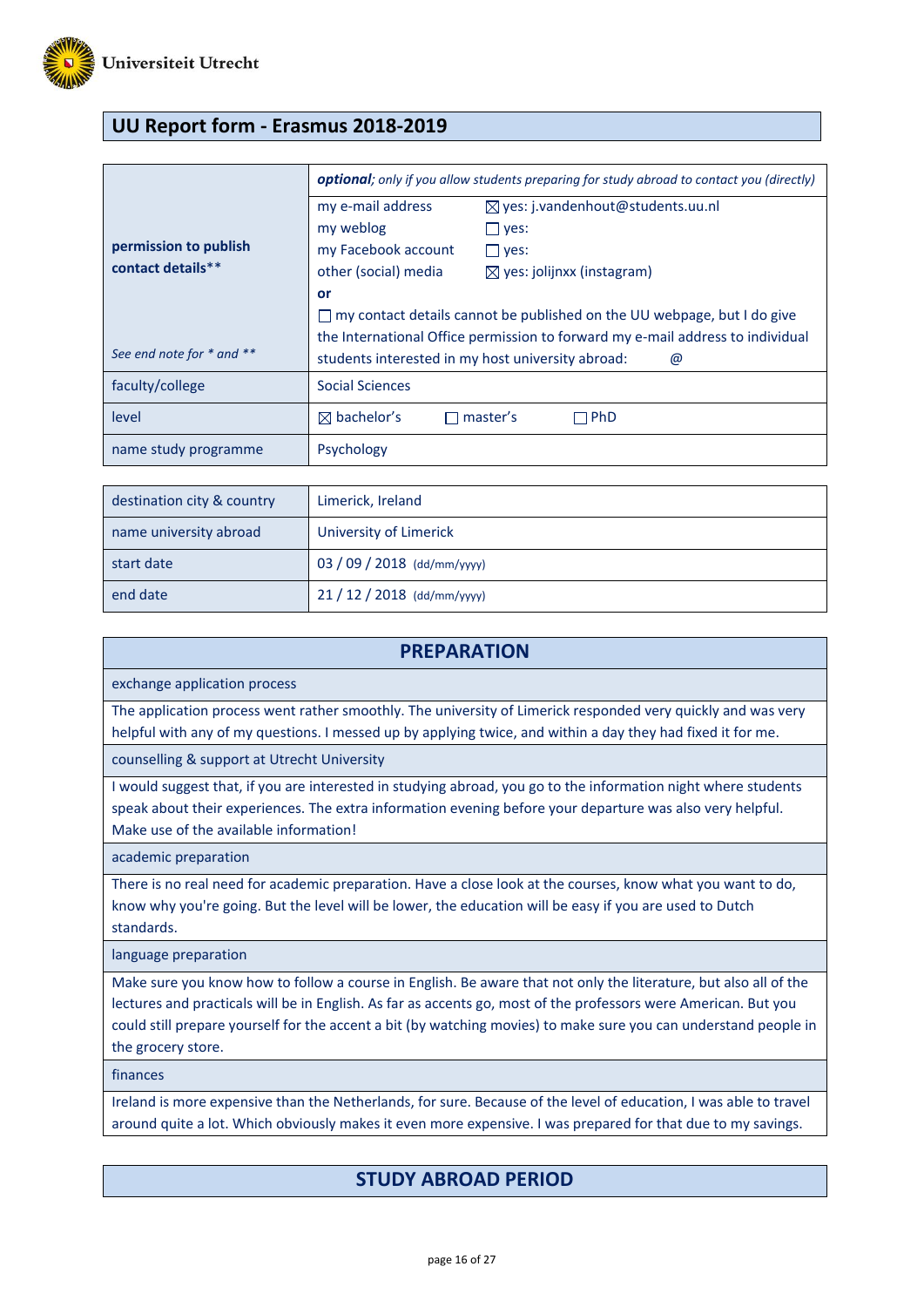

study programme (content and organisational issues)

I loved their course selection. There were some courses we do not have at UU. So take the opportunity to learn about different fields. For example, I followed organizational psychology, social psychology, economic psychology, sport psychology and sociology all in the same semester.

academic quality of education activities

If you want to be challenged academically, then I suggest you look into Trinity college or another country. Limerick is not hard or challenging in that way.

counselling & support at receiving university abroad

I really enjoyed the contact with the Univeristy of Limerick. Very easy going, very helpful. The Irish are honestly way too nice, so if you have a question: don't be afraid to let them know.

transfer of credits

You follow 5 courses of 6 ECTS, instead of 4 courses of 7,5 ECTS. But one semester, is 30 ECTS.

### **STUDENT LIFE**

welcome & orientation programme

Very nice! There is a great week set up for you with all of the other EU internationals. It's a shame that you are seperated from the Irish and non-EU, but it gives you the opportunity to become more of a unity with other internationals, which will help you throughout your stay.

accommodation

Overpriced. But, Ireland is expensive and the campus accomodation is very easily accesible with their online application system. I paid 2700 for four months, which is crazy. But even people I spoke to who lived offcampus paid around 2500. Prepare yourself for these costs.

leisure & culture

Culture shock? Not really. You can prepare yourself for fattier food, less options in the grocery store, pints (568 mL) instead of 250-300 mL glasses while going out and awfully nice people!

suggestions/tips

Travel! Ireland is wonderful. Limerick is located on the west coast which is gorgeous. But the DublinCoach gets you in Dublin for 20 euros (return) in 2,5 hours (single). We even went to London for only 50 return.

Also, get yourself a creditcard. You will need for all of your payments online (think booking bus and train tickets to reserving your cinema tickets).

### **CONCLUSIONS**

would you recommend this university/destination abroad to others? please explain

It totally depends on your personal challenges/goals. I was able to improve my writing in English, but because I hang out with mostly other internationals, I don't feel like my ENglish itself improved that much. The education is nto that challenging, but I did become more independent when it comes to travelling. I recommend the Erasmus experience for sure, but know what you want to achieve that semester and then search for the best fitting location.

do you have any additional advice or comments?

Just do it.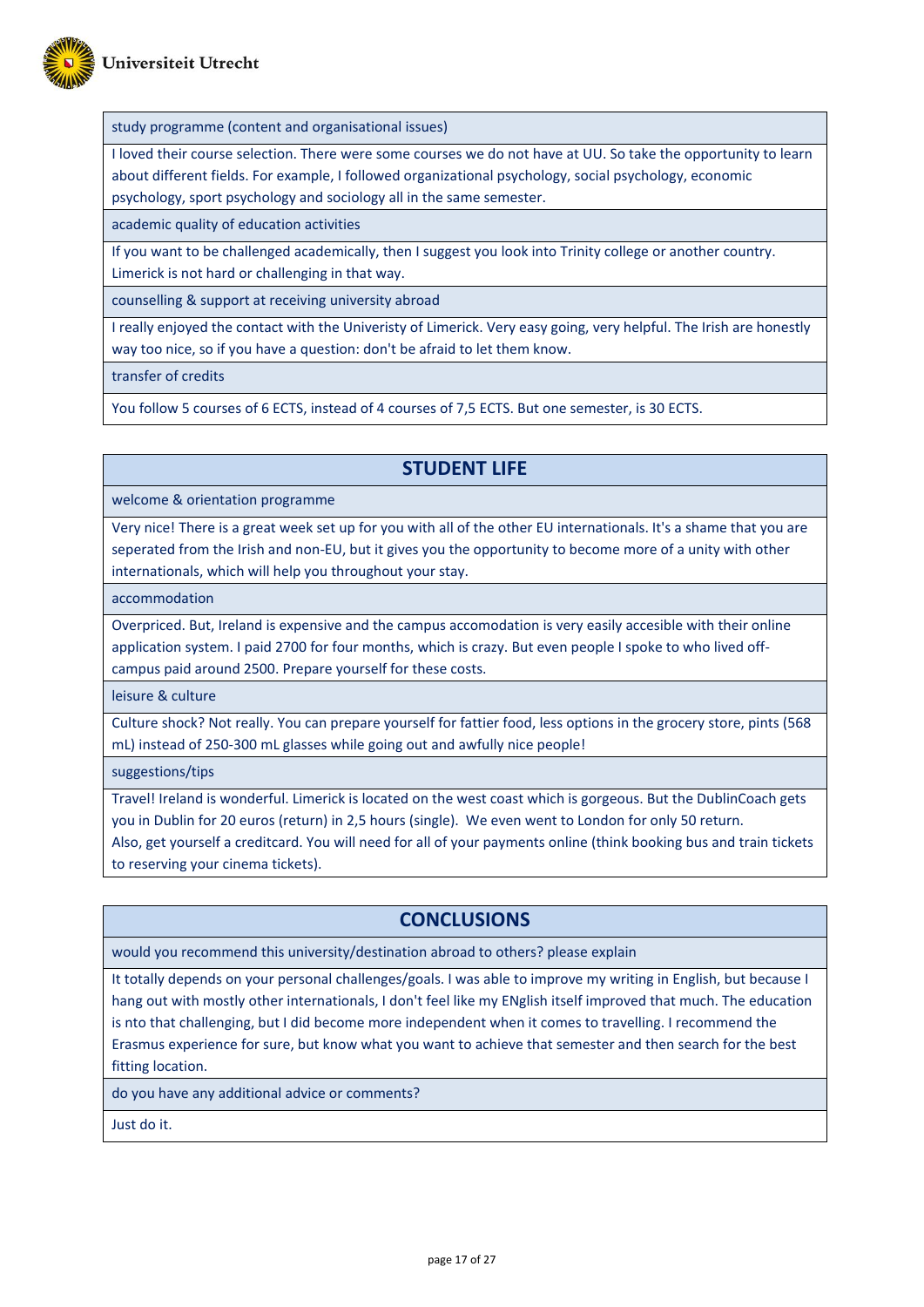

# **UU Report form - Erasmus 2017-2018**

| faculty/college      | <b>Behavioral Sciences</b>                                   |  |
|----------------------|--------------------------------------------------------------|--|
| level                | $\boxtimes$ bachelor's<br>$\sqcap$ PhD.<br>$\sqcap$ master's |  |
| name study programme | <b>Psychology (Cognitive and Neurobiological)</b>            |  |

| destination city & country | Limerick, Ireland           |
|----------------------------|-----------------------------|
| name university abroad     | University of Limerick      |
| start date                 | 28 / 08 / 2017 (dd/mm/yyyy) |
| end date                   | $15/12/2017$ (dd/mm/yyyy)   |

### **PREPARATION**

exchange application process

Before applying for my study abroad, I did some research on possible countries I would like to go to and made a top 3 for myself. The website of the international office has a very clear document showing possible destinations. It is important to write down all the deadlines of the international office in advance and to make sure you are well prepared and on time when applying for a study abroad. You can find these on the website as well. Also, if you can, go to the pre-departure meeting from the international office and gather all the additional information you need for your application. Preperation can never start too early in this case.

counselling & support at Utrecht University

The international office is really supportive and always prepared to help you out whenever necessary with pretty much any question. Like mentioned earlier, the website is very informative as well and very much speaks for itself.

academic preparation

My academic preparation mainly consisted of reading the book of modules the host university offered and to see if there were courses offered that I was interested in and would fit my study programme.

language preparation

I didn't do any language preparation, since Ireland is an English speaking country.

finances

When applying for a study abroad, you are required to submit a written financial plan as well. I used the format provided by the international office to see what my monthly costs would be. In this case, it is important to know how much income you receive from different parties a month (parents/grant/government etc.) and to also take into account that you will spend more money than you would do at home, because of trips and maybe even the cost of living is higher in the country you're going to. So make sure you calculate that in into the financial plan as well and also give yourself the financial opportunity/freedom to spend more money, if possible, to fully enjoy your experiences abroad.

### **STUDY ABROAD PERIOD**

study programme (content and organisational issues)

The study programme at the university of Limerick was quite a difference compared to studying at UU and took some getting used to. We got more than 10 e-mails a day from the university throughout the semester and the whole organisational structure of the university was very chaotic (teachers arriving too late in class, insufficient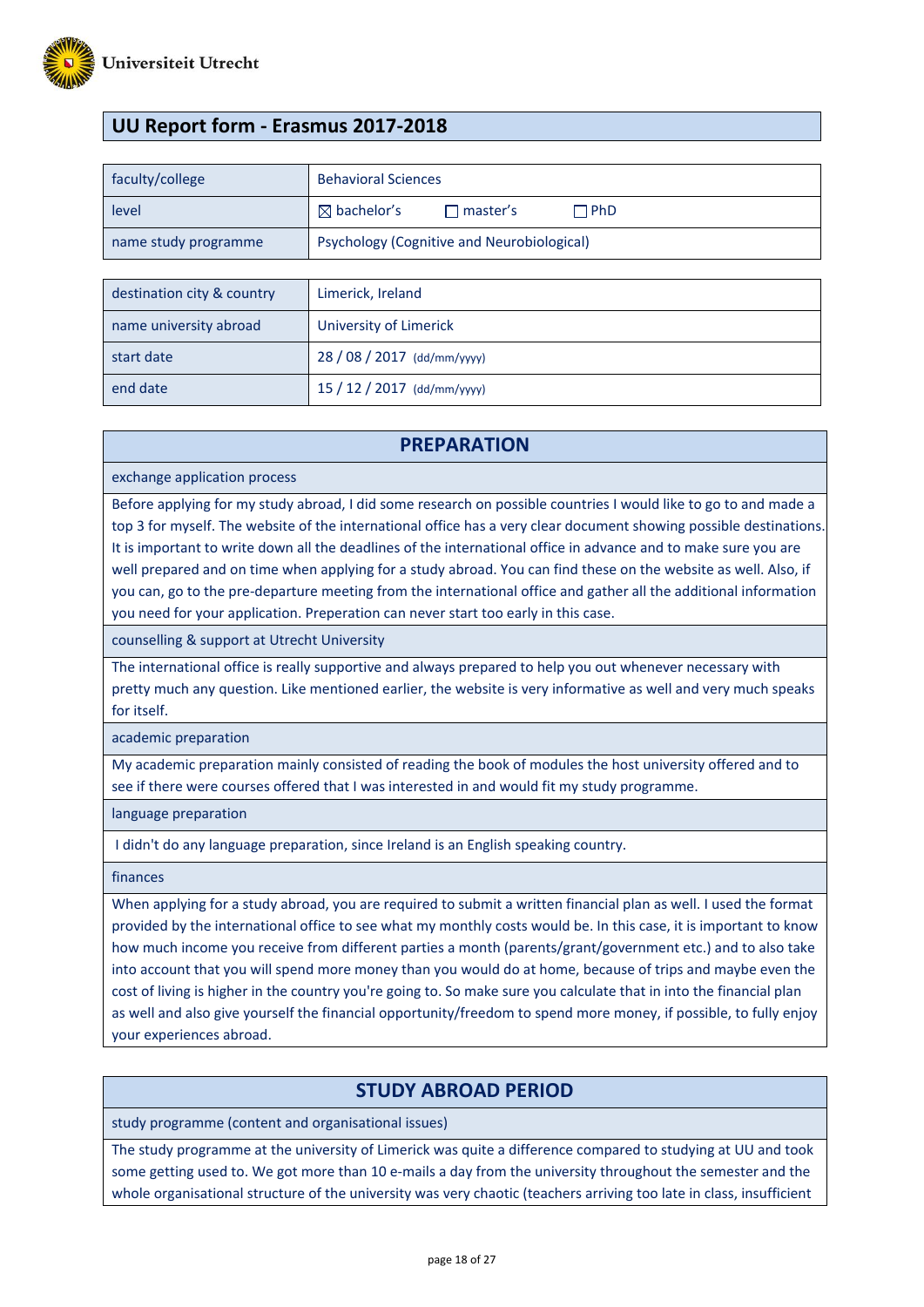

powerpoints etc.). We had a two-week introduction in which we could follow pretty much every module to see what we would find interesting. In that periode I also found out that half of the modules I wanted to register for before I came to Ireland were not available anymore and I had to quickly find another solution. After that period you had to officially register for 5 modules (6 ECTS each) to get the full 30 ETCS. So by then, you had created your own personal schedule. I did 3 courses in psychology, 1 additional cultural course about Ireland and a course in sport science, which had great overlap with psychology. University of Limerick is known for having the best sport science faculty in the country, which made it interesting for me to do a course in that as well.

academic quality of education activities

The acadamic quality of the courses were a step back compared to lessons at UU. We did not have to read books for instance, articles given in class were enough to pass exams. Also, some classes consisted only of written essays without exams. Nevertheless, I can say I did learn a lot but in a different way than at home. I put more energy in the essay writing than I normally do and also to write everything in English and to be able to perform in English in every single aspect, was really something I learned a lot from.

counselling & support at receiving university abroad

University of Limerick was really helpful in every single way possible and their international office was really good.

transfer of credits

Ireland has a different grading system than the Netherlands and at this point I don't know yet how credits will be transferred into Dutch grades.

# **STUDENT LIFE**

welcome & orientation programme

The orientation programme of university if Limerick was really good and they also put a lot of energy in making the internationals feel at home. We had a two-week orientation programme with academic information (where to find buildings, rules etc.) and there were also a lot of parties and other opportunities to get to know a lot of people. After the orientation every international pretty much knew each other.

accommodation

The students accomodations were great. The university had several student villages all over the university campus and some off-campus as well. It was expensive compared to prices in Utrecht to rent a room, but the facilities were very good. Most of the rooms were completely refurbished and everyone lived in small houses/flats, a little bit comparable to a holiday home.

leisure & culture

We had a lot of time for leisurement activities and Ireland has a very vibrant and welcoming culture. The months consisted of travelling around the country with roommates and other people we got to know there. Ireland also has a very beautiful nature which some people could never get enough from.

suggestions/tips

My main tip is to apply for a student accomodation with as many people as possible. I lived with 7 other people, which at first I found quite a lot and I was unsure if I was really up for it. But I quickly learned that those people are the way in to get to know as many people as possible and to make yourself feel really at home and have a lot of fun. We all became very close and the best of friends. It is also very handy to have connections all over the world when working internationally in the future for example. Some people I knew that lived in smaller accomodations with less people, did not have such a nice experience at all.

# **CONCLUSIONS**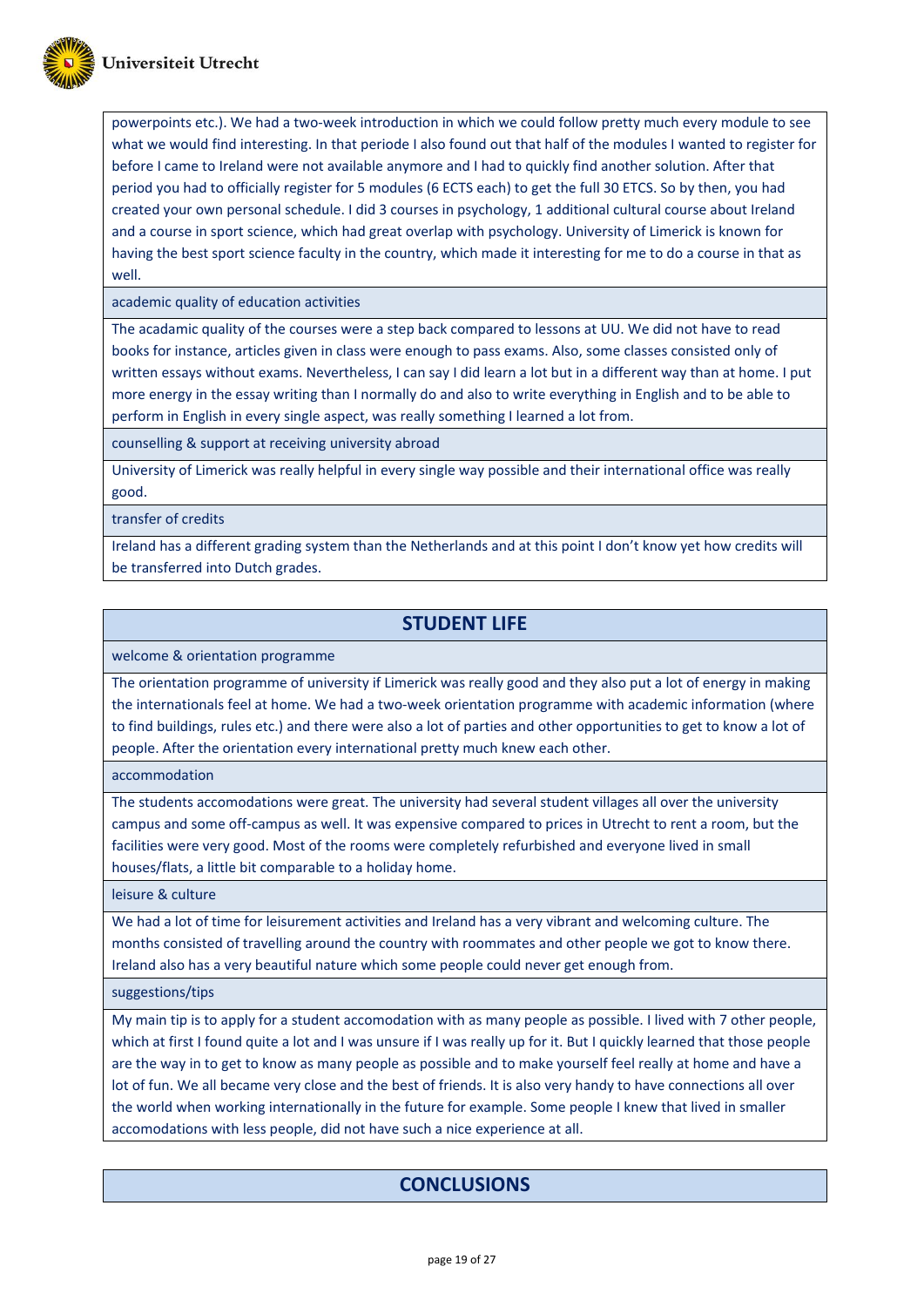

would you recommend this university/destination abroad to others? please explain

Yes, I would recommend this university to others. Eventhough the academic quality was not as good as UU, it did teach me to become more creative and to adjust to new situations easier, which is very important skill I can use in many situations. Also, I got to expand my network immensely due to the nice facilities this university offered with a great orientation programme that really connected people.

do you have any additional advice or comments?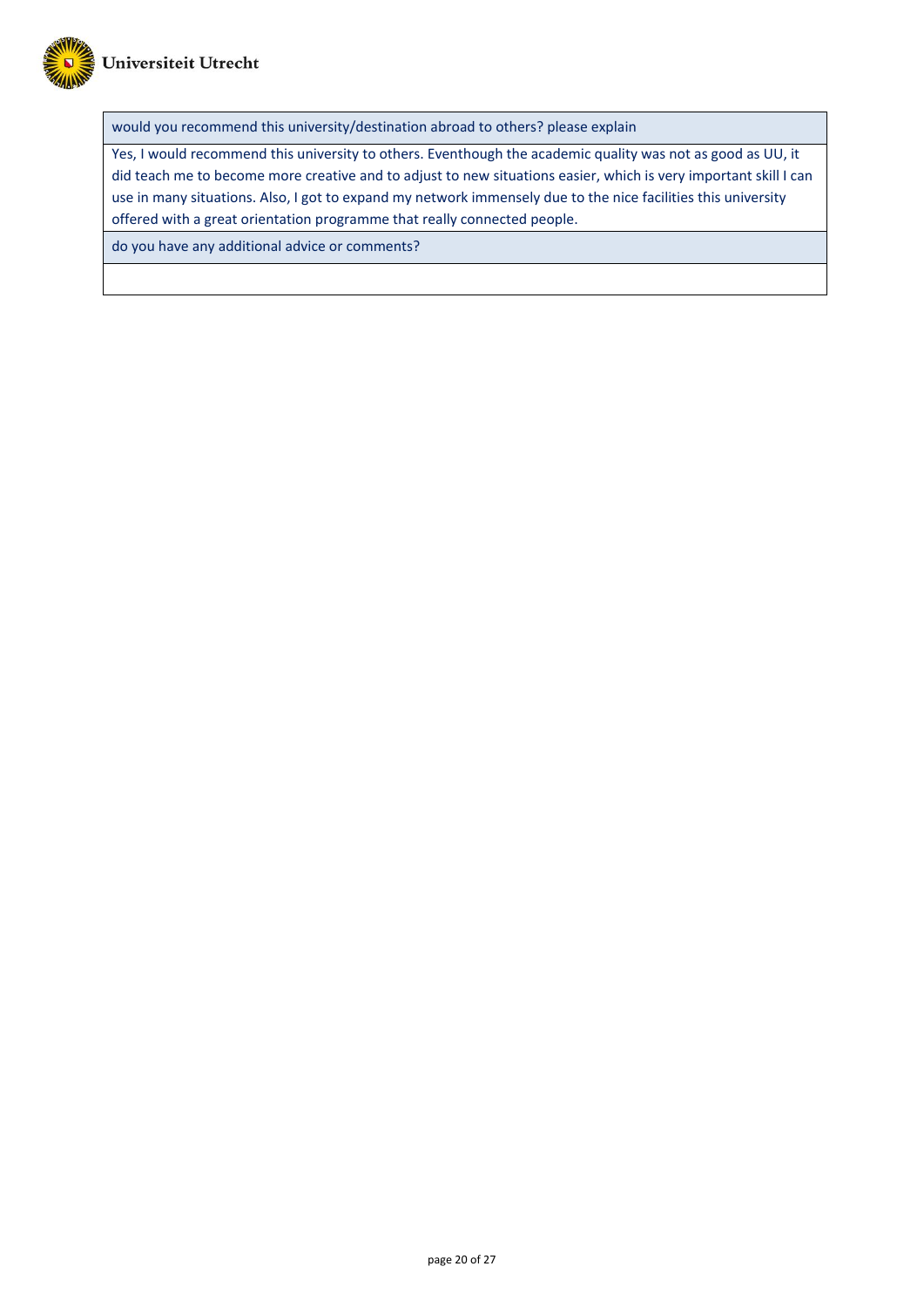

# **UU Report form - Erasmus 2017-2018**

| faculty/college      | <b>Utrecht University Psychology</b>                      |
|----------------------|-----------------------------------------------------------|
| level                | $\boxtimes$ bachelor's<br>$\Box$ PhD<br>$\sqcap$ master's |
| name study programme | <b>Pedagogical Sciences</b>                               |
|                      |                                                           |

| destination city & country | Limerick, Ireland           |
|----------------------------|-----------------------------|
| name university abroad     | University of Limerick      |
| start date                 | 28 / 08 / 2017 (dd/mm/yyyy) |
| end date                   | $17/12/2017$ (dd/mm/yyyy)   |

### **PREPARATION**

exchange application process

To apply for an exchange the university requires several documents from you. I found it to be pretty easy to apply for an exchange. The hardest parts were probably choosing the univerisities for my top 3 and writing my motivation letter.

counselling & support at Utrecht University

The International Office was very helpful with any questions or inquiries you had during the process of

application. For instance, I had trouble with translating some of my studies onto my Curriculum Vitea in English. academic preparation

As for the studies, I found it quite hard to select the courses I wanted to take at UL. I needed to take 3 courses at the psychology department and the other 2 courses were completely up to me. There weren't as many courses to choose from and since I'm not a full psychology student in Utrecht, I wasn't sure which courses would fit into my program. In the end I managed to select 5 courses that I felt happy about.

language preparation

I didn't do any language preparation, I thought my level of English would be high enough to be able to understand my classes. And since Ireland has English as a main language, I didn't need to learn an additional language.

finances

I made a budget with my applications and I picked up some extra hours at work to save up some money. I also didn't go on holiday myself but went with my parents instead. That saved me a lot of money as well.

### **STUDY ABROAD PERIOD**

study programme (content and organisational issues)

During the semester I had to take 5 courses that would count up to 30 ects. 3 of those courses had to be within the psychology departmant and the other 2 could be of any department. I ended up taking none of the courses I selected at home. Some of the courses I had selected weren't available, others didn't fit within my schedule and others I just didn't like. So in the end I did; Educational Neuroscience (very similar to my studies at Utrecht, but more of a biological perspective), Biological Basis of Human Behaviour (pedagogical sciences doesn't cover a lot of biology, so I figured I would take my chance now), Psychology of the Personality (just sounded interesting and something I hadn't done before) and Social Influence and Attitude Change (this was the postgrad module and it also sounded really interesting), these 4 courses were all from the psychology department. Then for my 5<sup>th</sup> course I decided to do Irish Folklore because I wanted to learn something about Ireland while I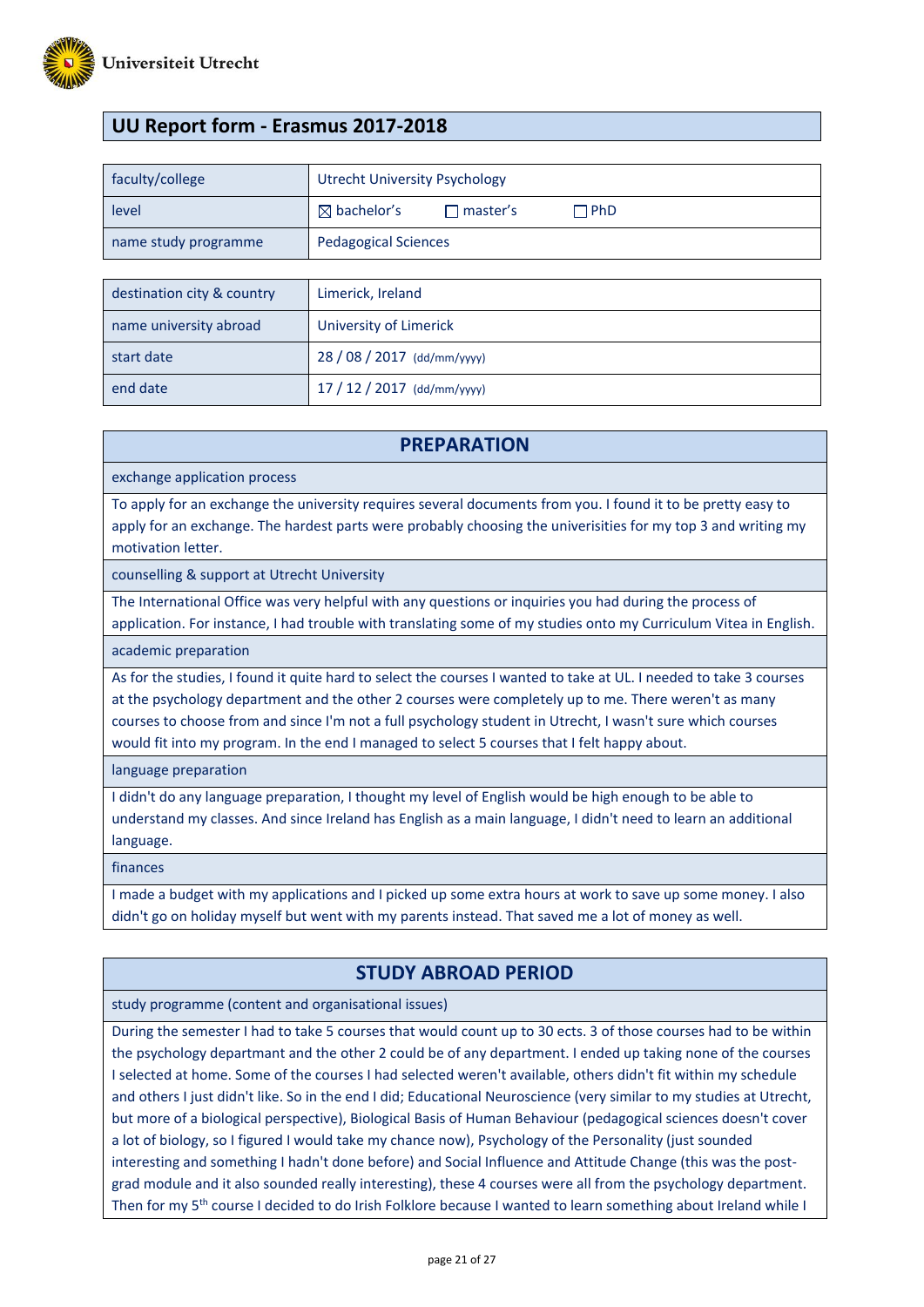

was there and it fitted nicely into my schedule. We had to pick all our courses ourselves and make up our own timetable and make sure none of the courses clashed with each other. This took some puzzling but you had the first 2 weeks of the semester to attend lectures and make your final decisions. So in my first week I attended 7 lectures to select which courses I wanted to take. This was very handy because the first lecture always gives an overview of what to expect from a course.

academic quality of education activities

The level of education at the University of Limerick is considerably lower than it is at Utrecht University. You only have lectures and there are some tutorial groups, but these are more used as mini-lectures than time that you can actually get to work with the theories and other information you heard about in the lectures. The way of teaching is also different in that it is a more passive way of teaching. You are not triggered to think critically about the materials covered in class. However, I took one post-graduate course and there was an German lecturer who also teaches at Utrecht sometimes. So he had a more active way of teaching that is more similar to the teaching style used at Utrecht.

counselling & support at receiving university abroad

There were a lot of oppurtunities for counseling and support available at UL. They had a first 7 weeks program for both international as first year students to get to know how to get around campus and what was available to them. There were also a lot of emails that let you know when there was writing tutors avaiblable to help you with your assignments for instance. Overall the university had a lot of support to offer whenever you needed it. Everything was available on campus, even a doctor.

transfer of credits

Because this was an Erasmus exchange my credits were all in ECTS and will be transferred directly.

# **STUDENT LIFE**

welcome & orientation programme

The first of the semester was orientation week for international students. We were the only ones on the campus and none of the Irish students had arrived yet. We had a very full programme with lots of different activities. I found it very easy to get to know people during those events and some of my closest friends during the semester I've met during the first week. Because it was such a full week and you were flouded with new experiences, I also found it quite exhousting. Some of the activities included drinking coffee on Monday, going grocery shopping and other stuff on Tuesday, an irish dance and music performance on Wednesday, drinking some beers on Thursday, and the first of many to come TGIF International party at the campus bar The Stables on Friday night. And then on Saturday there was the first trip of the semester to the Cliffs of Moher and the Burren. During the week we also had a lot of information sessions and a tour around the campus etcetera. There was also a big drive where you could sign up for the different societies on campus. There are a lot of societies and almost everything you can think of, there is a society for it, even a tea appreciation society. Joining a society is a good way to get to know Irish students because it can be very hard because you hang out more with internationals.

accommodation

I had a room in one of the 5 on-campus accomodations. I found that most International students did the same thing because it is by far the easiest way to get housing. You do have to be quick with applying for this and it can be quite expensive. I am very happy I did this and I chose Thomond Village, which was a very nice village. Most of my friends lived in the same village or were my roommates, so you could just go across the main square of the village when you wanted to hang out which was super convenient.

leisure & culture

The Irish people are the most warmhearted lovely people I have ever met. They are kind and are nothing is too much to ask. I got a lift from the Aldi (which was a 30 minute walk from my village) on my first day! A thing we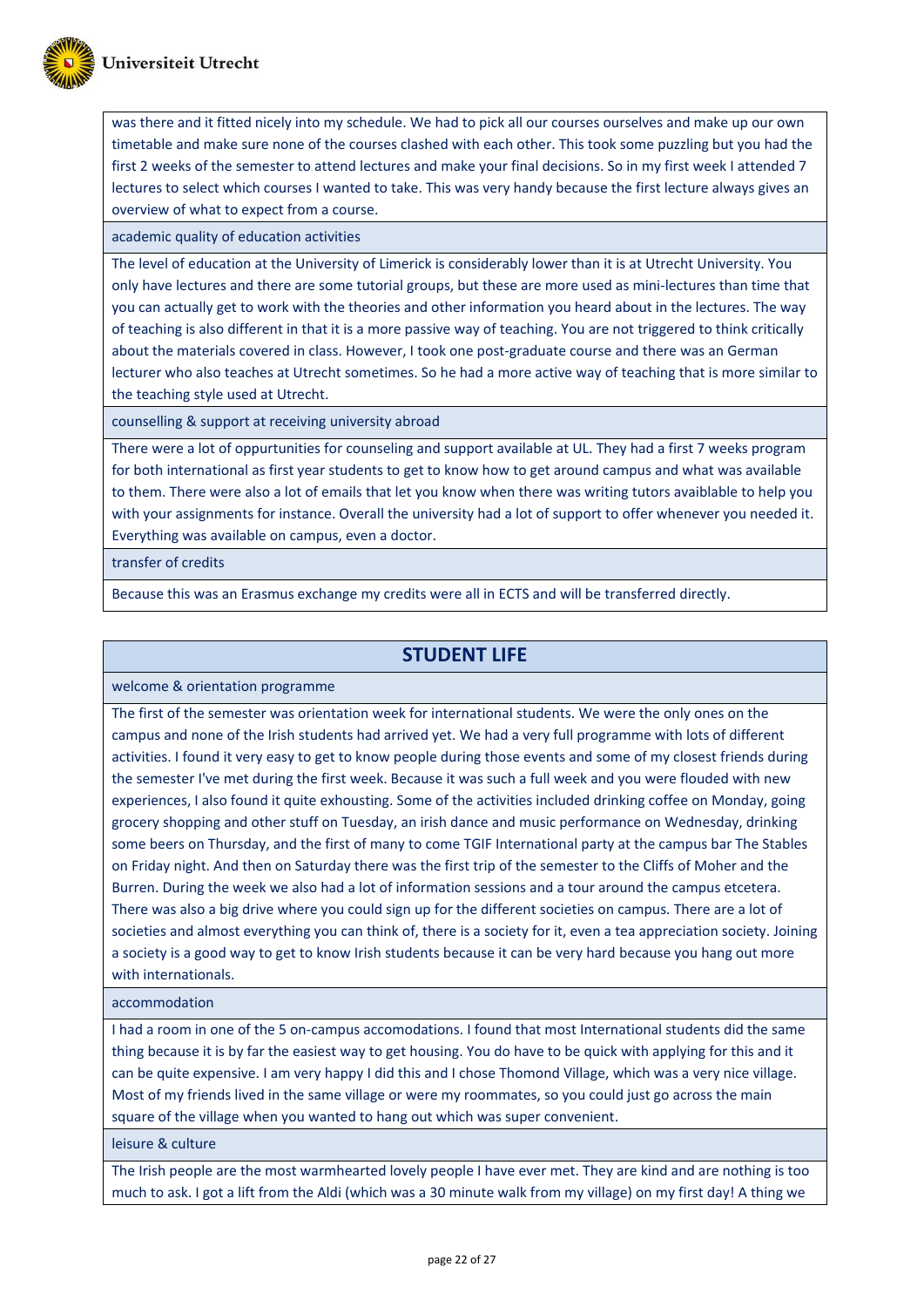did find strange were some of the clothing choises the students made. Don't loook up if someone comes to class in their sportswear, around 70% of the Irish students does this, including all of the girls. And then they dress up in their high heels and short skirts for a night out. Early drinking is also a common thing, the Stables has students with beers in their hands all day round.

#### suggestions/tips

If you are going to the University of Limerick, do get your housing on campus. I found Thomond Village to be really nice and it had a nice mixture of Irish and International students. I had 3 Irish guys and 2 American girls as my roommates. But there were also some appartments that had only International students in them. You can join the International Society and they organise a lot of trips for a little money. You also get to know a lot of people through those trips, but I didn't like the tight schedule you are on when you do those big trips so I preffered to go on my own trips with just my friends.

### **CONCLUSIONS**

would you recommend this university/destination abroad to others? please explain

Yes I would absolulely recommend Limerick. Ireland is one of the most beautiful countries ever, every piece of the country has a different landscape and a different atmosphere. The university itself is really good organized and provides for everything. The level of education might be lower but that also makes it easier to do all of the fun stuff throughout the weeks! I am really happy with my choice and I've had the time of my life.

do you have any additional advice or comments?

If you are thinking of going abroad, just go for it! Be prepared to make a lot of new memories and friends for life. Of course it is going to be hard, but as long as you are open to new people and experiences, everything is going to be fine. Remember everybody there is in the same exact situation. We are all looking for new friends! And yes it times it can get lonely, but you get through that as well. This was the best decision I've ever made and I'm said that I couldn't stay for another semester.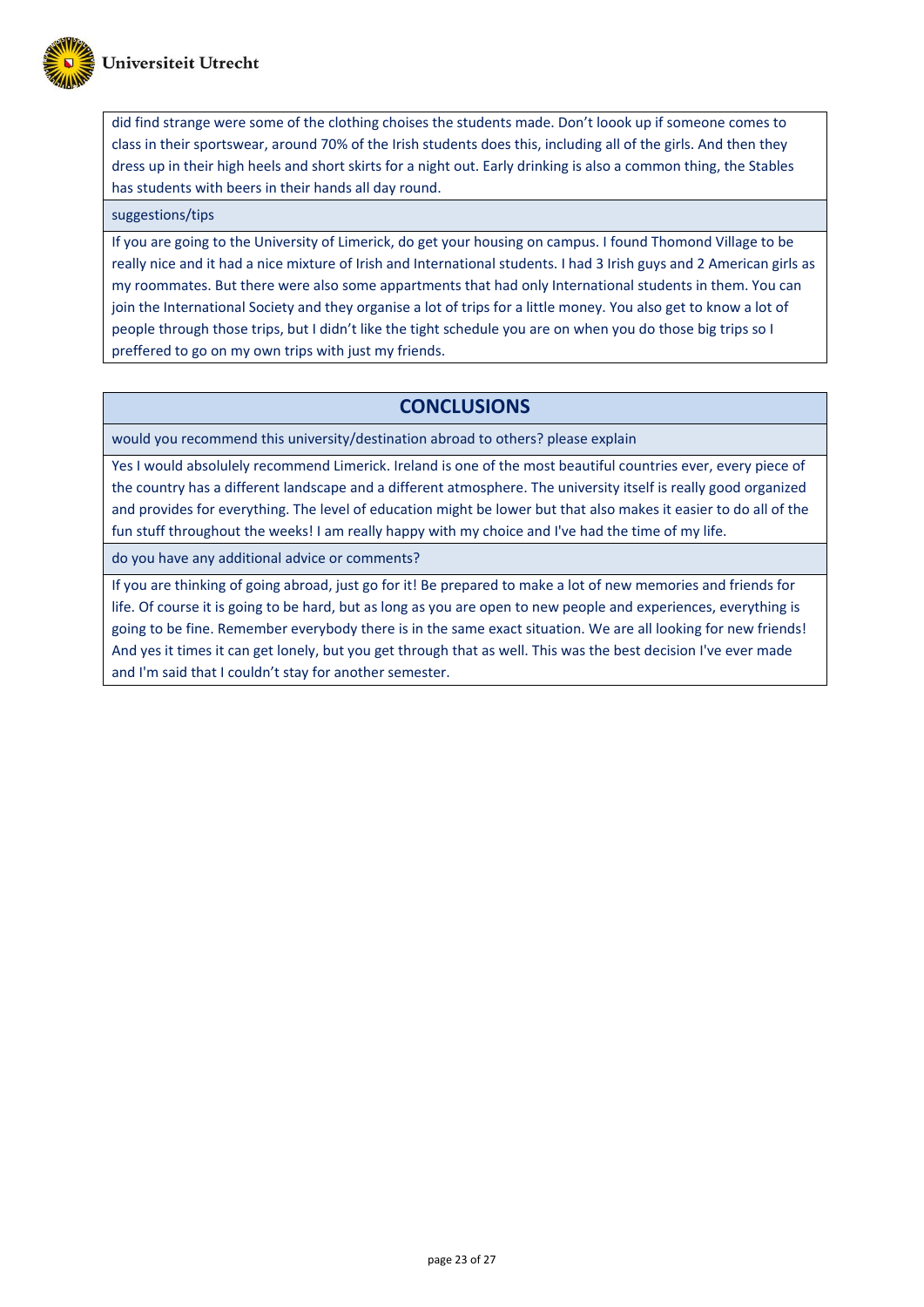

# **UU Report form - Erasmus 2017-2018**

| Social Sciences                                           |
|-----------------------------------------------------------|
| $\boxtimes$ bachelor's<br>$\Box$ PhD<br>$\sqcap$ master's |
| Psychology                                                |
|                                                           |
| Limerick, Ireland                                         |
|                                                           |

| name university abroad | University of Limercik      |
|------------------------|-----------------------------|
| start date             | 29 / 08 / 2017 (dd/mm/yyyy) |
| end date               | $17/12/2017$ (dd/mm/yyyy)   |

### **PREPARATION**

exchange application process

The process of application went very easy, the university sent me all the necessary information a month before the start of the semester. All the information was very clear as well.

counselling & support at Utrecht University

The support I got from Utrecht University was great, whenever I had a question I received an email back in 2 days max.

academic preparation

I did not prepare any academic skills beforehand.

language preparation

I did not prepare any language skills beforehand.

finances

I experienced studying at UL to be cheaper than UU, I did not have to pay for studybooks for example. I payed most out of the erasmus grant and the money I received from the Dutch government every month. I also had saved some money and I ended up spending around 800 euro's of my savings.

### **STUDY ABROAD PERIOD**

study programme (content and organisational issues)

We got to try all the courses in the first 2 weeks, which gave us a great oppurtunity to choose the best-fitting courses. We had to make our own timetable, which worked out very well.

academic quality of education activities

I enrolled in 3 psychology courses and 2 sport science courses. There was a big difference in qualitiy between these two programmes. Sport sciences was very well organised, the lectures were of a high standard and so were the tutorials. Psychology on the other hand was of much lower standard, the level of education was very low and the the teachers were not very motivating.

counselling & support at receiving university abroad

I have not experienced any problems with counselling & support at UL.

transfer of credits

I have not experienced any problems with the transfer of credits.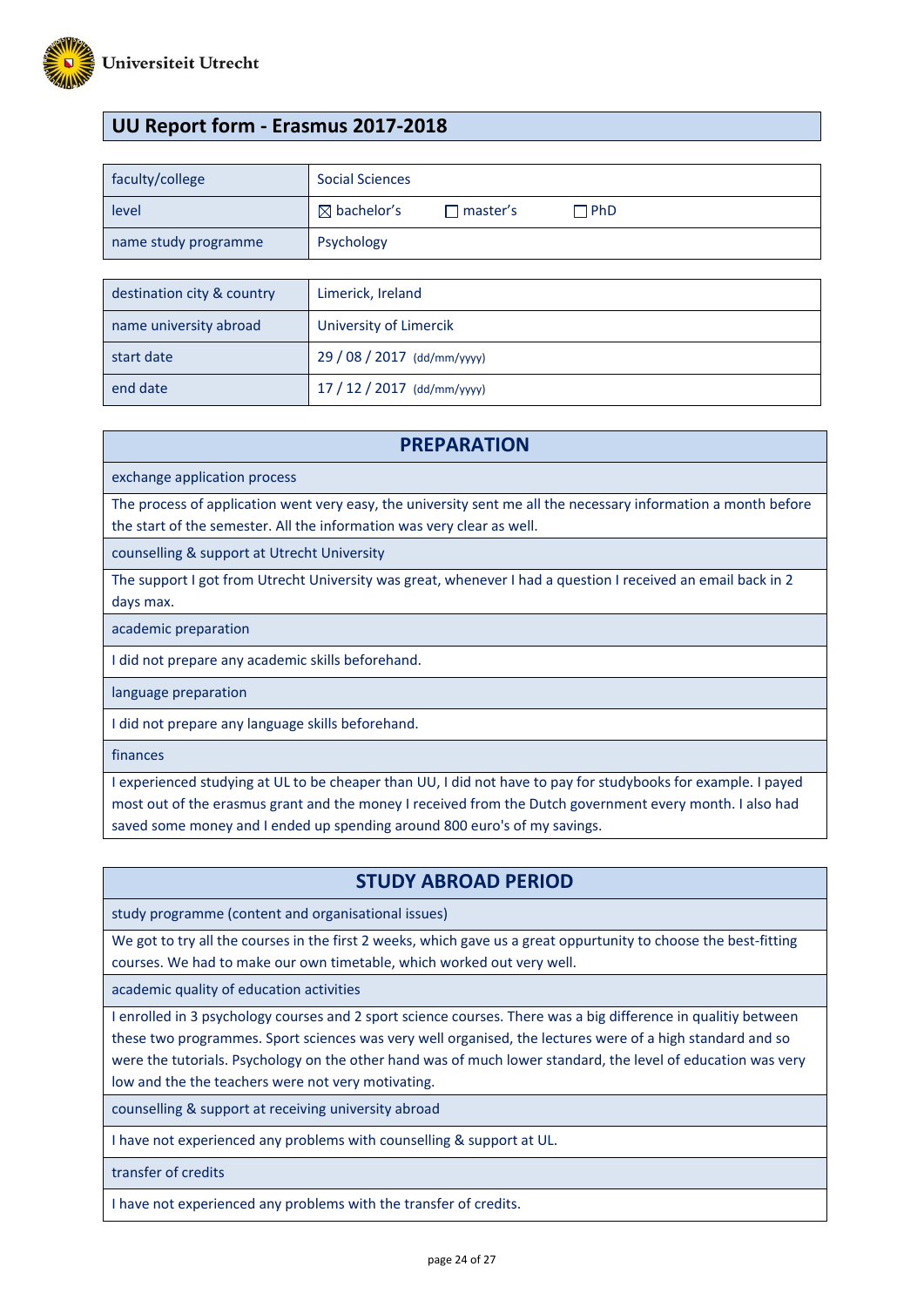

### **STUDENT LIFE**

welcome & orientation programme

I arrived too late to enroll in the orientation programme.

accommodation

I lived on-campus, which was a great experience. I lived with 8 people in total, which all were internationals as well. Living on-campus really improved my study abroad experience.

leisure & culture

I went on a trip almost every weekend with some of my roommates, we drove around Ireland and also visitied Northern Ireland and Schotland. Nature in Ireland is amazing, the vibes in the pubs are great and most of the people were very friendly.

suggestions/tips

Say yes to everything, go on every trip, make friends, do everything you're scared of doing, it's all worth it.

# **CONCLUSIONS**

would you recommend this university/destination abroad to others? please explain

Yes, it has been a great experience, but if you really want a high level of education, UL may not be the right university for you.

do you have any additional advice or comments?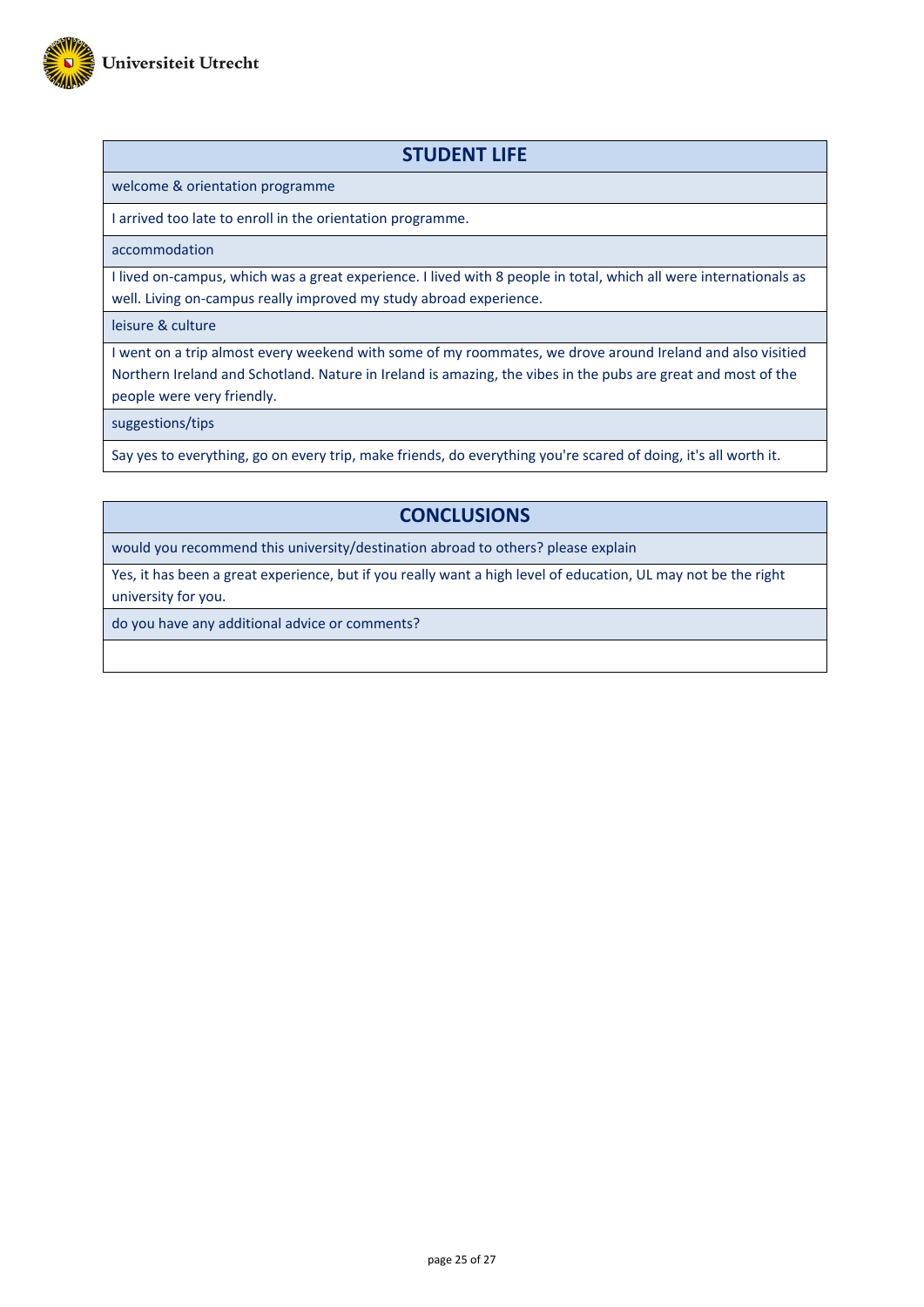

# **UU Report form - Erasmus 2017-2018**

| faculty/college            | Social Scienced                                           |
|----------------------------|-----------------------------------------------------------|
| level                      | $\boxtimes$ bachelor's<br>$\Box$ PhD<br>$\sqcap$ master's |
| name study programme       | Psychology                                                |
|                            |                                                           |
| destination city & country | Limerick, Ireland                                         |
| name university abroad     | University of Limerick                                    |

| start date | 28 / 08 / 2017 (dd/mm/yyyy) |
|------------|-----------------------------|
| end date   | $16/12/2017$ (dd/mm/yyyy)   |

#### **PREPARATION**

exchange application process

This wasn't really hard. It was clear what you had to fill in and by what time.

counselling & support at Utrecht University

This was good. They responded quick on your emails and there were many possibilities to make an appointment as well. For personal problems as well which might influence your study abroad they really helped looking into this.

academic preparation

Since we didn't have to do so much for prepration it felt kind of far away. The only thing they needed was a photo of yourself and that was about it. Choosing courses happened in the first two weeks in Limerick.

language preparation

I didn't do any language preperation.

finances

When you'll live on campus you have to pay the whole amount for the semester in one time so this took some preparing as getting a creditcard which I'd recommend anyways and save enough money for this But this is also nice because you won't have to set money aside for rent monthly which makes it easier to spent more money on trips!

# **STUDY ABROAD PERIOD**

study programme (content and organisational issues)

They are really laid back, also in this you'll see this. The only thing you had to make sure was handing in your course form on time after two weeks of following classes.

academic quality of education activities

Not as good as Utrecht. Irish students are pretty unmotivated so they are kind of corresponding with this fact which makes it sometimes really easy. The classes I took were interesting especially creative writing since it was something completely different.

counselling & support at receiving university abroad

This was a lot, it sometimes felt like too much with an overload of emails from UL but I'm sure that it is good for people who'll need it.